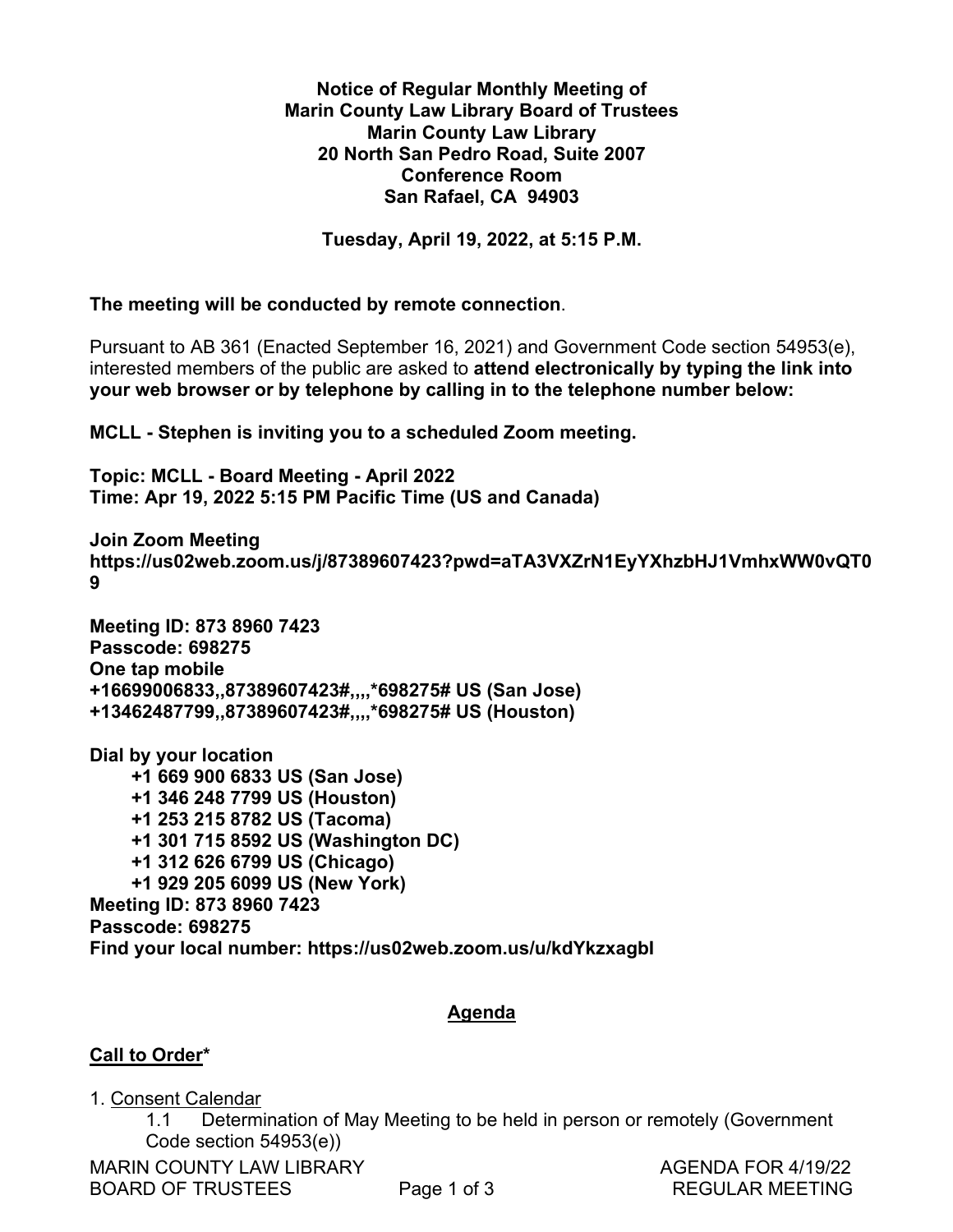- 1.2 April 2022 Warrants 1.2 April 2022 Warrants
- 1.3 Approval for March Meeting Minutes 1.3. Approval for March Meeting Minutes

### 2. Open Time for Public Expression

3. Financial Report 3. Financial Report 3.1 Filing Fee Schedule – April 2022 3.1 Filing Fee Schedule — April 2022

3.2 Actuals (Income and Expenses) – April 2022 3.2 Actuals (Income and Expenses) — April 2022

4. Librarian's Report (See Written Report) 4. Librarian's Report (See Written Report)

### 5. Committee Reports 5. Committee Reports

- 5.1 Civic Engagement 5.1 Civic Engagement
- 5.2 Personnel Committee 5.2 Personnel Committee
- 6. Old Business 6. Old Business
	- 6.1 **Discussion and Action Item:** Discussion re Community Service Programs 6.1 Discussion and Action Item: Discussion re Community Service Programs During Transition to New Director. During Transition to New Director.
	- 6.2 **Discussion and Action Item:** Discussion re Hiring positions 6.2 Discussion and Action Item: Discussion re Hiring positions
	- 6.3 **Discussion and Action Item**: Discussion re Appointments to Board 6.3 Discussion and Action Item: Discussion re Appointments to Board
- 7. New Business

 7.1 **Discussion and Approval**: Appointment of Director – Stephen Richards 7.1 Discussion and Approval: Appointment of Director — Stephen Richards 7.2 **Discussion and Action Item**: Discussion regarding the budget for financial year 7.2 Discussion and Action Item: Discussion regarding the budget for financial year 2022-2023. 2022-2023.

- 8. Board Members' Suggestions for Next Month's Agenda
- 9. Adjournment 9. Adjournment

The next board meeting will be held on Tuesday, May 17, 2022, at 5:15 p.m. The next board meeting will be held on Tuesday, May 17, 2022, at 5:15 p.m.

### **Upcoming Events FYI**: Upcoming Events FYI:

• First Thursdays at the Law Library

*If requested, pursuant to Government Code Section 54953.2, this agenda shall be made*  If requested, pursuant to Government Code Section 54953.2, this agenda shall be made *available in appropriate alternative formats to persons with a disability, as required by*  available in appropriate alternative formats to persons with a disability, as required by *Section 202 of the Americans with Disabilities Act of 1990 (42 U.S.C. Section 12132), and the*  Section 202 of the Americans with Disabilities Act of 1990 (42 U.S.C. Section 12132), and the *federal rules and regulations adopted in implementation thereof. To make a request for*  federal rules and regulations adopted in implementation thereof. To make a request for *disability-related modification or accommodation, please contact (415) 473-4381* disability-related modification or accommodation, please contact (415) 473-4381 *(Voice/TTY) or 711 for the California Relay Service or e-mail* (Voice/TTY) or 711 for the California Relay Service or e-mail

*[disabilityaccess@marincounty.org](mailto:disabilityaccess@marincounty.org) at least five working days in advance of the meeting.* disabilityaccess@marincounty.org at least five working days in advance of the meeting. *A complete agenda packet is available at the front desk of the Marin County Law Library, on*  A complete agenda packet is available at the front desk of the Marin County Law Library, on *the Law Library's bulletin board, and on the Law Library website at*  the Law Library's bulletin board, and on the Law Library website at

*[www.marincountylawlibrary.org.](http://www.marincountylawlibrary.org/) It is also available 24/7 outside the ground floor lobby of*  www.marincountylawlibrary.org. It is also available 24/7 outside the ground floor lobby of *the middle archway entrance to the Civic Center (the one allowing access to the Courts floor)*  the middle archway entrance to the Civic Center (the one allowing access to the Courts floor) *at 3501 Civic Center Drive, San Rafael, CA 94903 at least 72 hours prior to the meeting.* at 3501 Civic Center Drive, San Rafael, CA 94903 at least 72 hours prior to the meeting.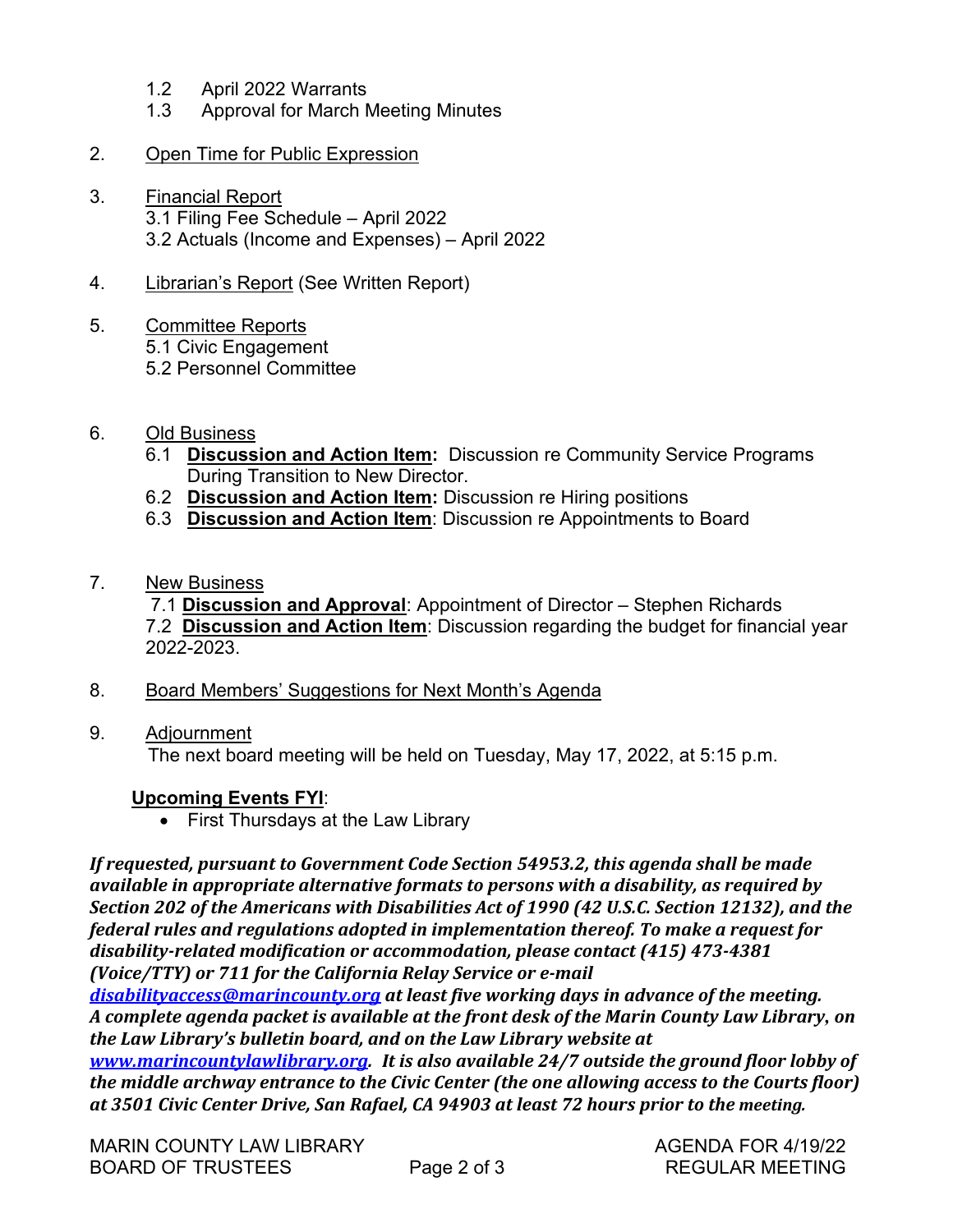• Deadline to Submit Reports for Board Meeting on 5/17/2022: 5/10/2022 e Deadline to Submit Reports for Board Meeting on 5/17/2022: 5/10/2022

\_\_\_\_\_\_\_\_\_\_\_\_\_\_\_\_\_\_\_\_\_\_\_\_\_\_\_\_\_\_\_\_\_\_\_\_\_\_\_\_\_\_\_\_\_\_\_\_\_\_\_\_\_\_\_\_\_\_\_\_\_\_\_\_\_\_ • Deadline to Submit Reports for Board Meeting on 5/17/2022:<br>\* This meeting may be recorded as authorized by the Government Code. \* This meeting may be recorded as authorized by the Government Code.

*If requested, pursuant to Government Code Section 54953.2, this agenda shall be made*  If requested, pursuant to Government Code Section 54953.2, this agenda shall be made *available in appropriate alternative formats to persons with a disability, as required by*  available in appropriate alternative formats to persons with a disability, as required by *Section 202 of the Americans with Disabilities Act of 1990 (42 U.S.C. Section 12132), and the*  Section 202 of the Americans with Disabilities Act of 1990 (42 U.S.C. Section 12132), and the *federal rules and regulations adopted in implementation thereof. To make a request for*  federal rules and regulations adopted in implementation thereof. To make a request for *disability-related modification or accommodation, please contact (415) 473-4381* disability-related modification or accommodation, please contact (415) 473-4381 *(Voice/TTY) or 711 for the California Relay Service or e-mail* (Voice/TTY) or 711 for the California Relay Service or e-mail

*[disabilityaccess@marincounty.org](mailto:disabilityaccess@marincounty.org) at least five working days in advance of the meeting.* disabilityaccess@marincounty.org at least five working days in advance of the meeting. *A complete agenda packet is available at the front desk of the Marin County Law Library, on*  A complete agenda packet is available at the front desk of the Marin County Law Library, on *the Law Library's bulletin board, and on the Law Library website at*  the Law Library's bulletin board, and on the Law Library website at

*[www.marincountylawlibrary.org.](http://www.marincountylawlibrary.org/) It is also available 24/7 outside the ground floor lobby of*  www.marincountylawlibrary.org. It is also available 24/7 outside the ground floor lobby of *the middle archway entrance to the Civic Center (the one allowing access to the Courts floor)*  the middle archway entrance to the Civic Center (the one allowing access to the Courts floor) *at 3501 Civic Center Drive, San Rafael, CA 94903 at least 72 hours prior to the meeting.* at 3501 Civic Center Drive, San Rafael, CA 94903 at least 72 hours prior to the meeting.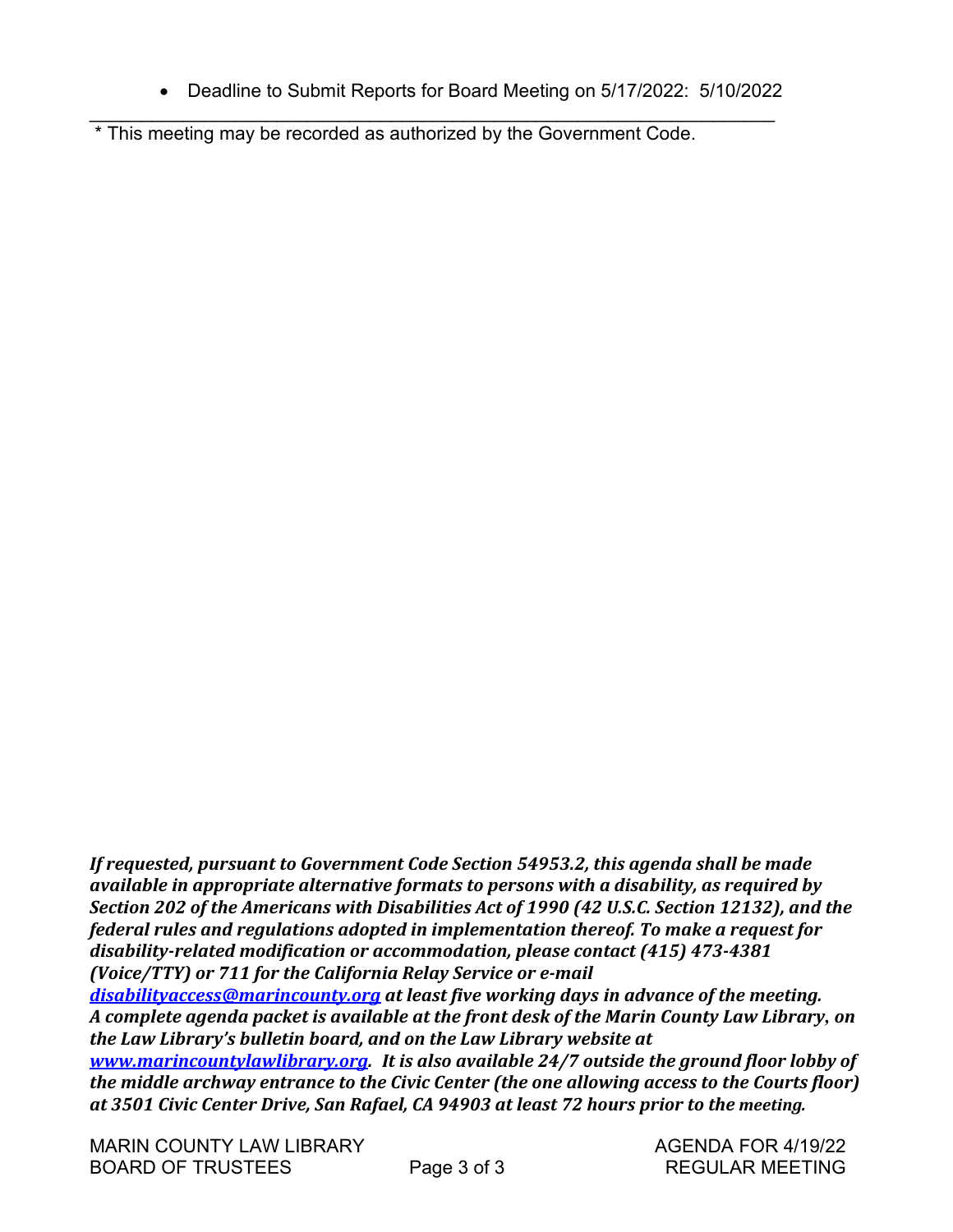## Minutes of Regular Meeting of the Minutes of Regular Meeting of the Board of Law Library Trustees of Board of Law Library Trustees of Marin County Marin County

Tuesday, March 15, 2022, at 5:15 p.m. Tuesday, March 15, 2022, at 5:15 p.m. By Remote Connection By Remote Connection

Present: Kristine Fowler Cirby, Tracy Barrett, Denise Bashline, Donald Drummond, Walter Cook, Jr., and Stephen Richards, Ex Officio-Secretary Walter Cook, Jr., and Stephen Richards, Ex Officio-Secretary Also Present: Bill Hale, Jackie Grossman, Sam Welles Also Present: Bill Hale, Jackie Grossman, Sam Welles

President Kristine Cirby called the meeting to order at 5:18 p.m. and thereafter presided. President Kristine Cirby called the meeting to order at 5:18 p.m. and thereafter presided.

- 1. Consent Calendar 1. Consent Calendar
	- 1.1 February 2022 Warrants 1.1 February 2022 Warrants
	- 1.2 March 2022 Warrants 1.2 March 2022 Warrants
	- 1.3 Approval to Hold Board Meeting Remotely for April 19, 2022 1.3 Approval to Hold Board Meeting Remotely for April 19, 2022
	- 1.4 Approval for January 2022 Meeting Minutes 1.4 Approval for January 2022 Meeting Minutes

1.5 Approval for Certificates re: Laurie Vaala-Olsen, Robert Carrington, and Jonathan 1.5 Approval for Certificates re: Laurie Vaala-Olsen, Robert Carrington, and Jonathan Friedman Friedman

D. D. moved to approve the Consent Calendar as presented (documents were attached to D. D. moved to approve the Consent Calendar as presented (documents were attached to agenda packet); W.C. seconded. Motion passed: 5 Ayes, 0 Noes, 0 Abstentions. agenda packet); W.C. seconded. Motion passed: 5 Ayes, 0 Noes, 0 Abstentions.

- 2. Open Time for Public Expression A member of the public addressed the board regarding information about the Sonoma County Law Library. information about the Sonoma County Law Library.
- 3. <u>Financial Report</u>
	- 3.1 Income Statement Sheet A written sheet was attached to the agenda packet. 3.1 Income Statement Sheet A written sheet was attached to the agenda packet.

The Year-To-Date Revenue (7/1/21 – 3/01/22) was \$209,430.64 and Year-To-Date The Year-To-Date Revenue (7/1/21 — 3/01/22) was \$209,430.64 and Year-To-Date Expenses were \$80,813.98. Expenses were \$80,813.98.

- 4. Librarian's Report A written report was attached to the agenda packet.
- 5. Committee Reports 5. Committee Reports
	- 5.1 Civic Engagement a written report was attached to the agenda packet.
- 6. Old Business Old Business

6.1 Discussion re Community Service Programs During Transition to New Director 6.1 Discussion re Community Service Programs During Transition to New Director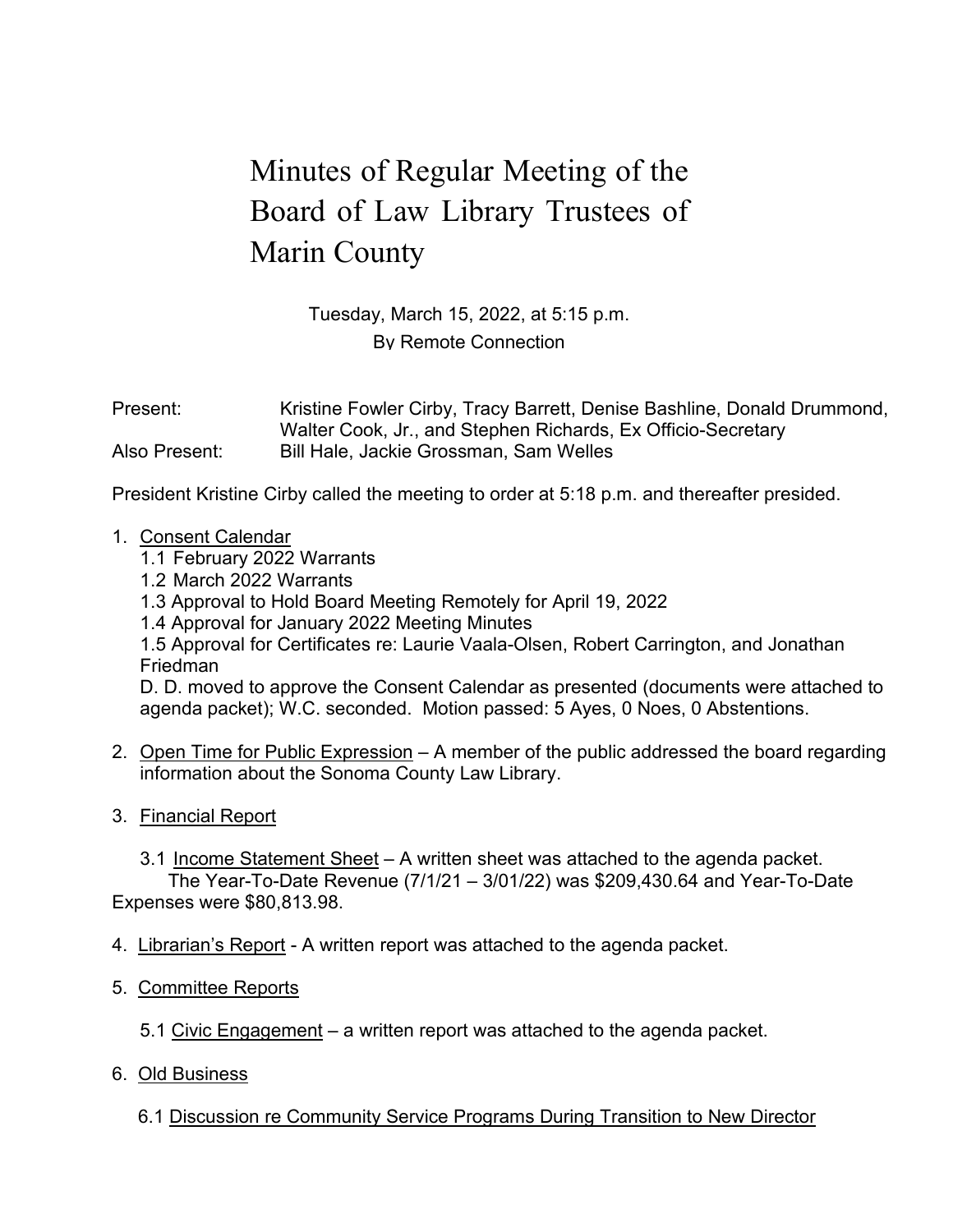The Lawyers in the Library program continued to be on hiatus as new director transitions The Lawyers in the Library program continued to be on hiatus as new director transitions into his role. An idea came out for a one-day clinic for the backlog on April 30, 2022. into his role. An idea came out for a one-day clinic for the backlog on April 30, 2022.

### 7. New Business

### 7.1 Discussion re Hiring Positions 7.1 Discussion re Hiring Positions

The discussion was on the issue of hiring two (2) part-time employees as either (2) The discussion was on the issue of hiring two (2) part-time employees as either (2) administrative assistants or possibly one (1) administrative assistant and one (1) reference administrative assistants or possibly one (1) administrative assistant and one (1) reference assistant. Attached documentation showed that the average rate for an administrative assistant. Attached documentation showed that the average rate for an administrative position in Marin County is \$22-24.00. Motion was made to allow increase in maximum position in Marin County is \$22-24.00. Motion was made to allow increase in maximum wage to both administrative assistant positions and reference assistant positions. The wage to both administrative assistant positions and reference assistant positions. The maximum wage for the administrative assistant position would be \$22.00 and the maximum wage for the administrative assistant position would be \$22.00 and the maximum wage for the reference assistant position would be \$24.00. T.B. moved to maximum wage for the reference assistant position would be \$24.00. T.B. moved to consent and D.B. seconded. Motion passed: 5 Ayes, 0 Noes, 0 Abstentions. consent and D.B. seconded. Motion passed: 5 Ayes, 0 Noes, 0 Abstentions.

### 7.2 Discussion re Appointments to Board 7.2 Discussion re Appointments to Board

The discussion was on the issue of new appointments to the board. At the time, there The discussion was on the issue of new appointments to the board. At the time, there were two (2) openings. One (1) opening is for the judicial appointment to the board were two (2) openings. One (1) opening is for the judicial appointment to the board and one (1) is for the Board of Supervisors appointment. There were two (2) and one (1) is for the Board of Supervisors appointment. There were two (2) applications submitted for the judicial opening and zero (0) for the Board of applications submitted for the judicial opening and zero (0) for the Board of Supervisors opening at this time. Supervisors opening at this time. 7.2 Discussion re Appointments to Board<br>The discussion was on the issue of new were two (2) openings. One (1) openings.<br>and one (1) is for the Board of Supervision<br>applications submitted for the judicial ope<br>Supervisors op

- 8. Board Members' Suggestions for Next Month's Agenda Possible discussion regarding 8. Board Members' Suggestions for Next Month's Agenda Possible discussion regarding appointment of director. appointment of director.
- . 9. <u>Adjournment</u>

 All relevant business having come before the board, W.C. moved to adjourn the All relevant business having come before the board, W.C. moved to adjourn the meeting and D.D. seconded. Motion passed with 5 Ayes, 0 Noes and 0 Abstentions. The meeting and D.D. seconded. Motion passed with 5 Ayes, 0 Noes and 0 Abstentions. The meeting was adjourned at 6:18 p.m. The next board meeting will be held on Tuesday, April meeting was adjourned at 6:18 p.m. The next board meeting will be held on Tuesday, April 19, 2021, at 5:15 p.m. 19, 2021, at 5:15 p.m. 8. <u>Board Members</u><br>
appointment of d<br>
.<br>
9. <u>Adjournment</u><br>
All relevant busin<br>
meeting and D.D. s<br>
meeting was adjour<br>
19, 2021, at 5:15 p.<br>
Respectfully submit

Respectfully submitted, Respectfully submitted,

\_\_\_\_\_\_\_\_\_\_\_\_\_\_\_\_\_\_\_\_\_\_\_\_\_\_\_\_\_\_\_ \_\_\_\_\_\_\_\_\_\_\_\_\_\_\_\_\_\_\_\_\_\_\_\_\_\_\_ Kristine Fowler Cirby, Esq. Stephen Richards, Ex-Officio President, Board of Trustees Secretary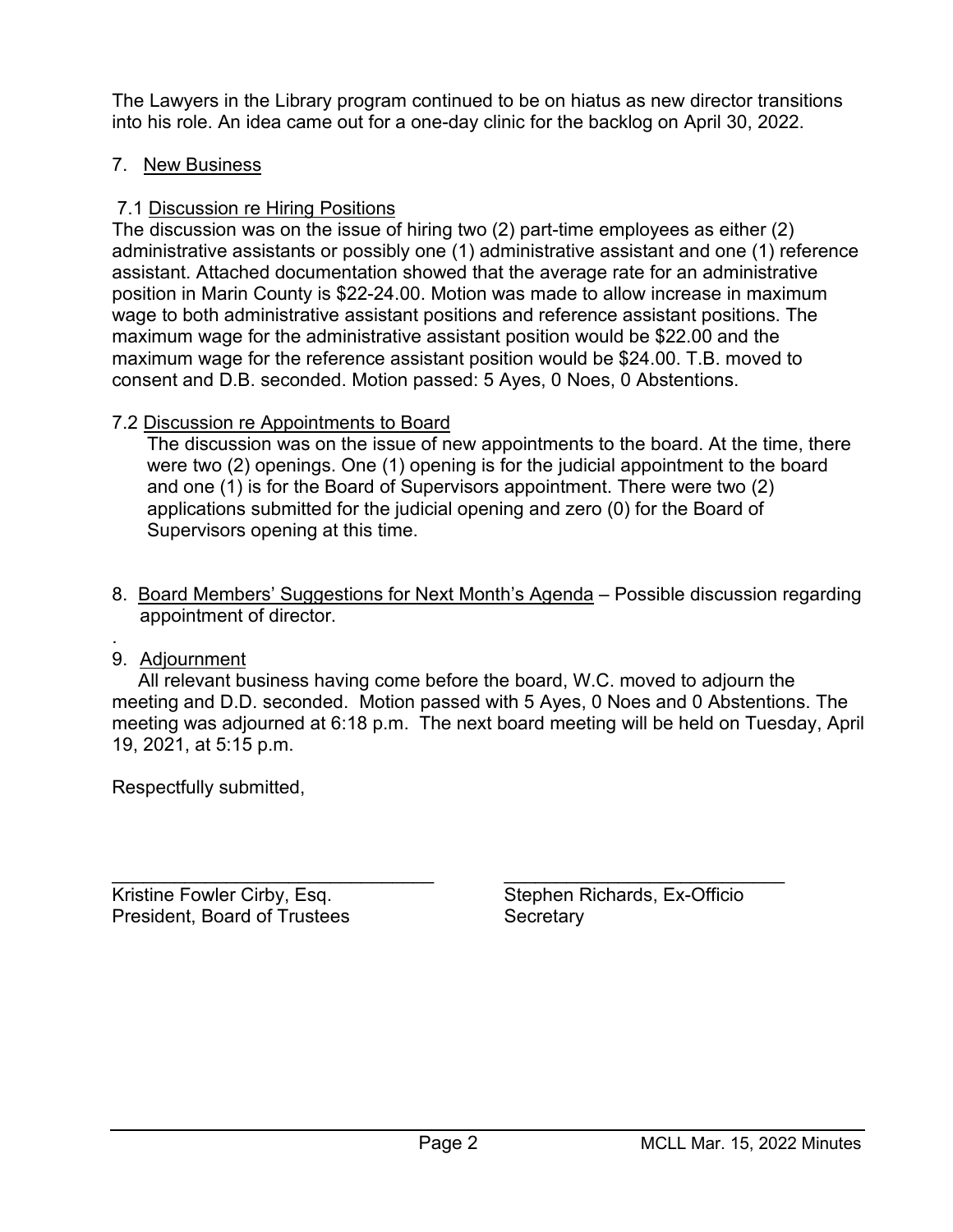|        | FY 2021-2022 Profit & Loss Statement<br>For April 19th, 2022 Board Meeting<br><b>Starting balance</b> |    | Actual<br>June<br>FY 2020-<br>2021<br>\$111,422 |         | Actual<br>July<br>2021<br>\$107,599 | -\$                | Actual<br>August<br>2021<br>102,075 \$ 203,865 |      | Actual<br>September<br>2021             | Actual<br>October<br>2021<br>$$203,600$$ $$201,852$ |                 |          | Actual<br>November<br>2021 |         | Actual<br>December<br>2021<br>\$204,639 |            | Actual<br>January<br>2022<br>\$202,466 |                     | Actual<br>February<br>2022<br>\$205,984 | Actual<br>March<br>2022<br>\$206,681 |                  | Actual<br>April<br>2022<br>\$205,144 |                   | Projected<br>May<br>2022<br>200,777 \$ 199,345<br>s. |                    | Projected<br>June<br>2022 |                        |           | Actual<br>July - Apr.<br><b>Subtotals</b> |               | EST.<br><b>ANNUAL</b><br><b>TOTALS</b><br>Jul - June<br>\$197,913 |         | FY 2021-2022<br>Approved<br>Projected<br><b>Budget</b> |             | Projected<br>Monthly |
|--------|-------------------------------------------------------------------------------------------------------|----|-------------------------------------------------|---------|-------------------------------------|--------------------|------------------------------------------------|------|-----------------------------------------|-----------------------------------------------------|-----------------|----------|----------------------------|---------|-----------------------------------------|------------|----------------------------------------|---------------------|-----------------------------------------|--------------------------------------|------------------|--------------------------------------|-------------------|------------------------------------------------------|--------------------|---------------------------|------------------------|-----------|-------------------------------------------|---------------|-------------------------------------------------------------------|---------|--------------------------------------------------------|-------------|----------------------|
|        | Revenue                                                                                               |    |                                                 |         |                                     |                    |                                                |      |                                         |                                                     |                 |          |                            |         |                                         |            |                                        |                     |                                         |                                      |                  |                                      |                   |                                                      |                    |                           |                        |           |                                           |               |                                                                   |         |                                                        |             |                      |
| 451970 | Filings                                                                                               | S. | 11,634                                          | Ŝ       | 9,383                               | - \$               | 22,889                                         | S.   | 13,415                                  | \$                                                  | 18,388 \$       |          | 15,930                     | \$      | 14,865                                  |            | $$14,194$ \$                           |                     | 10,943                                  | \$                                   | 10,184           | -\$                                  | 13,628            | - \$<br>12,083                                       | -\$                |                           | 12,083                 |           | \$130,190                                 |               | \$167,985                                                         |         | \$145,000                                              |             | \$12,083             |
| 441115 | Interest                                                                                              | Š. | 58                                              | Ś       |                                     | Ś                  |                                                | Ŝ    | 22                                      |                                                     |                 | Ŝ.       |                            |         |                                         | \$         | 75                                     |                     |                                         | S                                    | 75               | -S                                   | 75                | -S                                                   | 75<br>Ś            |                           | 75                     | Ś         | 172                                       | <sup>\$</sup> | 397                                                               | Ś       | 900                                                    | S,          | 75                   |
| 462650 | Photocopies                                                                                           |    |                                                 | Ś       |                                     | Ś                  | 448                                            | -Ś   |                                         |                                                     | 405             | Ŝ.       |                            | Ŝ.      | 194                                     | Ŝ          | 108                                    | S.                  |                                         |                                      | 108              | -\$                                  | 108               | -\$                                                  | 108<br>-Ś          |                           | 108 <sub>5</sub>       |           | 1,263                                     | l \$          | 1,588                                                             | Ś       | 1,300                                                  | Ŝ.          | 108                  |
| 470410 | <b>Book Sales</b>                                                                                     |    |                                                 | S       |                                     | Ś                  | 621                                            | -Ś   |                                         | .s                                                  | 40              | .s       |                            |         | 375                                     | Ś          | 63                                     | -S                  |                                         | S                                    | 63               |                                      | 63                | -\$                                                  | 63<br>-\$          |                           | 63                     | l s       | 1,161                                     | \$            | 1,348                                                             | Ś       | 750                                                    | S.          | 63                   |
| 470330 | Donations                                                                                             |    |                                                 | Ś       |                                     | Ś                  |                                                | -Ś   |                                         |                                                     |                 | .s       |                            | Ŝ.      |                                         | Ŝ          | 2,075                                  | -\$                 |                                         |                                      |                  | -Ŝ                                   | 250               | - S                                                  | 250<br>-\$         |                           | 250 <sub>5</sub>       |           | 2,075                                     | S.            | 2,825                                                             | Ś       | 3,000                                                  | -S          | 250                  |
| 470110 | Fax/Paper Sales                                                                                       |    |                                                 | Ś       |                                     | Ś                  |                                                | S.   |                                         | S.                                                  | 3               | Ŝ.       |                            | Ŝ.      | $\sim$                                  | Ŝ          | $\overline{4}$                         |                     |                                         |                                      |                  | .S                                   | 4                 | -\$                                                  | 4 <sup>5</sup>     |                           |                        | Ś         | -7                                        | -S            | 20                                                                |         | 50                                                     | S,          | $\overline{A}$       |
| 441215 | Conference Room                                                                                       |    |                                                 | Ś       |                                     | \$                 | 54                                             | S    |                                         |                                                     |                 | Š.       |                            | Ŝ.      | $\sim$                                  | Ŝ          | 54                                     |                     |                                         |                                      |                  | Ś                                    | 54                | -\$                                                  | 54<br>-\$          |                           | 54                     | l s       | 108                                       | Ŝ.            | 271                                                               | Ŝ       | 650                                                    | S,          | 54                   |
| 462610 | Proctoring                                                                                            |    |                                                 | Ś       |                                     | Ś                  |                                                |      |                                         |                                                     |                 |          |                            |         |                                         |            | 50                                     |                     |                                         |                                      |                  |                                      | 50                | - Ś                                                  | 50<br>-\$          |                           | 50                     | Ś         | 50                                        | .s            | 200                                                               |         | 600                                                    |             | 50                   |
| 461810 | <b>Miscellaneous Receipts</b>                                                                         |    |                                                 | Ś       |                                     | Ś                  | 92.224                                         | .S   |                                         | .S                                                  | 305             | -\$      |                            | Ŝ.      | 100                                     | Ś          | 83                                     |                     |                                         |                                      |                  | Ś                                    | 83                | - Ś                                                  | 83<br>-Ś           |                           | 83                     | l s       | 92,713                                    | \$            | 92,963                                                            | Ś       | 1,000                                                  | -S          | 83                   |
| 461710 | Classes/Workshops/MCLE                                                                                |    |                                                 | Ś       |                                     | Ś                  |                                                |      |                                         |                                                     |                 |          |                            | $\zeta$ | $\sim$                                  | \$         |                                        |                     |                                         |                                      |                  | Ś                                    |                   | <b>S</b>                                             | \$                 |                           |                        | \$.       |                                           |               |                                                                   | Ś       |                                                        |             |                      |
| 462610 | <b>Passport Services</b>                                                                              | Š. |                                                 | Ś       |                                     | Ś                  |                                                | \$   |                                         |                                                     |                 | S        | $\sim$                     | Ś       | $\sim$                                  | Ś          |                                        | <b>&lt;</b>         |                                         | $\ddot{\phantom{0}}$                 |                  | \$                                   |                   | $\mathsf{\hat{S}}$                                   | \$                 |                           | $\sim$                 | Ś.        |                                           |               |                                                                   | Ś       |                                                        | $\varsigma$ |                      |
| 480210 | Transfers In                                                                                          |    |                                                 |         |                                     | Ś                  |                                                | Ŝ.   |                                         |                                                     |                 |          |                            |         |                                         |            |                                        |                     |                                         | ς                                    |                  | Ś                                    |                   | Ś                                                    | Ś                  |                           |                        |           |                                           |               |                                                                   |         |                                                        |             |                      |
|        | Revenue Total: \$                                                                                     |    | 11,692                                          | \$      | 9,383                               | \$                 | 116,236                                        |      | $$13,436$ \$ 19,141 \$ 15,930 \$ 15,534 |                                                     |                 |          |                            |         |                                         | l\$        | 16,706 \$                              |                     | 10,943                                  | \$.                                  | 10,430           | \$                                   | 14,315            | \$.                                                  | $12,771$ \$        |                           | 12,771                 |           | \$227,739                                 |               | \$267,596                                                         |         | \$153,250                                              |             | \$12,771             |
|        |                                                                                                       |    |                                                 |         |                                     |                    |                                                |      |                                         |                                                     |                 |          |                            |         |                                         |            |                                        |                     |                                         |                                      |                  |                                      |                   |                                                      |                    |                           |                        |           |                                           |               |                                                                   |         |                                                        |             |                      |
|        | <b>Expenses</b>                                                                                       |    |                                                 |         |                                     |                    |                                                |      |                                         |                                                     |                 |          |                            |         |                                         |            |                                        |                     |                                         |                                      |                  |                                      |                   |                                                      |                    |                           |                        |           |                                           |               |                                                                   |         |                                                        |             |                      |
|        | Staff                                                                                                 |    |                                                 |         |                                     |                    |                                                |      |                                         |                                                     |                 |          |                            |         |                                         |            |                                        |                     |                                         |                                      |                  |                                      |                   |                                                      |                    |                           |                        |           |                                           |               |                                                                   |         |                                                        |             |                      |
| 511110 | Librarian                                                                                             | -Ś | 4,177                                           | Ŝ.      | 4.250                               | -\$                | 4.195                                          | - S  | 4.227                                   | -S                                                  | 6.500           | -\$      | 4,134                      | \$      | 5,579                                   | l\$        | 4,484                                  | Ŝ.                  | 2.200                                   | S.                                   | 2,695            | - Ś                                  | $6,251$ \$        |                                                      | 4,500<br>-\$       |                           | 4,500                  | \$        | 38,263                                    |               | \$53,513                                                          | \$      | 54,000                                                 | S.          | 4,500                |
| 511220 | Extra Hire                                                                                            | -Ś | 2,135                                           | \$      | 1,950                               | $\ddot{\varsigma}$ | 2,129                                          | -\$  | 2,042                                   | -S                                                  | 3,173           | -S       | 1,819                      | Ŝ.      | 2,071                                   | $\sqrt{5}$ | 1,000                                  | -\$                 | 970                                     | -Ś                                   | 970              | -\$                                  | 1,200             | 2,000<br>-\$                                         | $\ddot{\varsigma}$ |                           | $2,000 \, \simeq \, 5$ |           | 16,124                                    | $\frac{1}{2}$ | 21,324                                                            | \$      | 24,000                                                 | \$          | 2,000                |
| 515110 | Social Security                                                                                       | Ŝ  | 391                                             | .S      | 384                                 | -\$                | 392                                            | - \$ | 389                                     | -Ś                                                  | 600             | -Ś       | 369                        | Ś       | 362                                     | Ŝ          | 417                                    | - \$                | 333                                     | -\$                                  | 227              | -\$                                  | 462               | - \$                                                 | 417 \$             |                           | 417                    | \$        | 3,472                                     | \$            | 4,768                                                             | Ŝ       | 5,000                                                  | S.          | 417                  |
| 515115 | Medicare                                                                                              | -Ś | 92                                              | Ŝ.      | 90                                  | -Ś                 | 92                                             | -\$  | 91                                      | \$.                                                 | 140             | -\$      | 86                         | Ŝ       | 85                                      | Ŝ          | 92 <sup>5</sup>                        |                     | 46                                      | - Ś                                  | 53               | - \$                                 | 108               | - S                                                  | 92<br>-\$          |                           | 92                     | Ś         | 774                                       | \$            | 1,066                                                             | Ś       | 1,100                                                  | -S          | 92                   |
| 513215 | <b>Health Benefits</b>                                                                                | Ŝ. | 1,123                                           | \$      | $1,123$ \$                          |                    | $1,123$ \$                                     |      | 1.123                                   | -\$                                                 | 1,123<br>$\sim$ | - \$     | 1,175                      | Ŝ.      | $1,175$ \$                              |            | $917$ \$                               |                     | 917S                                    |                                      | 917S             |                                      | $917$ \$          |                                                      | $917$ \$           |                           | 917 <sub>5</sub>       |           | 9,593                                     | $\varsigma$   | 12,343                                                            | Ŝ       | 11.000                                                 | -S          | 917                  |
| 514110 | <b>Workers Compensation</b>                                                                           | -Ś | 73                                              | \$<br>Ś | 295                                 | -\$                | 519<br>72 \$                                   | \$   | 69                                      | Ŝ.                                                  | 108             | -Ś<br>-Ś |                            | Ŝ<br>-S | $\sim$                                  | Ŝ<br>I S   | 100                                    | $\mathsf{S}$<br>-\$ | 100<br>84                               | -\$<br>- Ś                           | 100<br>99        | -\$                                  | 100 <sup>5</sup>  |                                                      | 100<br>S.<br>-\$   |                           | 100<br>108             | \$<br>l s | 1,114                                     | \$            | 1,414                                                             | \$<br>ς | 1,200                                                  | -S<br>S.    | 100<br>108           |
| 515120 | Unemployment Insur.                                                                                   |    |                                                 |         | 66                                  | -\$                |                                                |      |                                         | -S                                                  |                 |          | 62                         |         | 199                                     |            | 108                                    |                     |                                         |                                      |                  | -\$                                  | $149 \frac{1}{5}$ |                                                      | 108                | <b>Staff Subtotal:</b>    |                        | Ś         | 868<br>70,209                             | \$.           | 1,233<br>95,662                                                   | Ś       | 1,300<br>97,600                                        | Ŝ.          | 8,133                |
|        | <b>Administrative Expenses</b>                                                                        |    |                                                 |         |                                     |                    |                                                |      |                                         |                                                     |                 |          |                            |         |                                         |            |                                        |                     |                                         |                                      |                  |                                      |                   |                                                      |                    |                           |                        |           |                                           |               |                                                                   |         |                                                        |             |                      |
| 521610 | Insurance - Subtotal                                                                                  |    |                                                 | \$      | 271                                 | -\$                |                                                | -\$  | 271                                     | -S                                                  | 1,697           | - S      | 271                        | \$.     | 1,681                                   | S          | 375                                    | - \$                | 375                                     | - Ś                                  | 375              | -\$                                  | 375<br>- S        |                                                      | 375<br>-\$         |                           | 375 \$                 |           | 4,190                                     | l \$          | 6,440                                                             | \$      | 4,500                                                  | -S          | 375                  |
|        | USLI                                                                                                  |    |                                                 | Ś       | 271                                 |                    |                                                | \$   | 271                                     |                                                     |                 | Ŝ.       | 271                        |         |                                         |            |                                        |                     |                                         |                                      |                  | Ś                                    | 1,328             |                                                      |                    |                           |                        |           |                                           |               |                                                                   |         |                                                        |             |                      |
|        | <b>Complete Equity Markets</b>                                                                        |    |                                                 |         |                                     |                    |                                                |      |                                         | \$                                                  | 1,697           |          |                            |         |                                         |            |                                        |                     |                                         |                                      |                  |                                      |                   |                                                      |                    |                           |                        |           |                                           |               |                                                                   |         |                                                        |             |                      |
|        | Hartford                                                                                              |    |                                                 |         |                                     |                    |                                                |      |                                         |                                                     |                 |          |                            | \$.     | 1,681                                   |            |                                        |                     |                                         |                                      |                  |                                      |                   |                                                      |                    |                           |                        |           |                                           |               |                                                                   |         |                                                        |             |                      |
|        |                                                                                                       |    |                                                 |         |                                     |                    |                                                |      |                                         |                                                     |                 |          |                            |         |                                         |            |                                        |                     |                                         |                                      |                  |                                      |                   |                                                      |                    |                           |                        |           |                                           |               |                                                                   |         |                                                        |             |                      |
| 522210 | Memberships/Prof Develop.                                                                             | -Ś | 40                                              | Ŝ.      |                                     | \$.                | $20 \frac{1}{2}$                               |      | 35                                      | - Ś                                                 |                 |          |                            | Ŝ       | ÷                                       | Ŝ          | 67                                     | - Ś                 | 67                                      | -Ś                                   | 67               | -Ś                                   | 67 <sup>5</sup>   |                                                      | 67<br>-\$          |                           | 67                     | ١s        | 55                                        | .s            | 457                                                               | Ś.      | 800                                                    | -S          | 67                   |
|        | CCCLL                                                                                                 |    |                                                 |         |                                     |                    |                                                |      |                                         |                                                     |                 |          |                            |         |                                         |            |                                        |                     |                                         | Ś                                    | 420              |                                      |                   |                                                      |                    |                           |                        |           |                                           |               |                                                                   |         |                                                        |             |                      |
|        | MCBA                                                                                                  |    |                                                 |         |                                     | Ś                  | 20                                             |      |                                         |                                                     |                 |          |                            |         |                                         |            |                                        |                     |                                         |                                      |                  |                                      |                   |                                                      |                    |                           |                        |           |                                           |               |                                                                   |         |                                                        |             |                      |
|        | MLCPA                                                                                                 |    |                                                 |         |                                     |                    |                                                |      |                                         |                                                     |                 |          |                            |         |                                         |            |                                        |                     |                                         |                                      |                  |                                      |                   |                                                      |                    |                           |                        |           |                                           |               |                                                                   |         |                                                        |             |                      |
|        | NOCALL                                                                                                | -Ś | 40                                              |         |                                     |                    |                                                |      |                                         |                                                     |                 |          |                            |         |                                         |            |                                        |                     |                                         |                                      |                  |                                      |                   |                                                      |                    |                           |                        |           |                                           |               |                                                                   |         |                                                        |             |                      |
|        | MCEAC                                                                                                 |    |                                                 |         |                                     |                    |                                                | Ś    | 35                                      |                                                     |                 |          |                            |         |                                         |            |                                        |                     |                                         |                                      |                  |                                      |                   |                                                      |                    |                           |                        |           |                                           |               |                                                                   |         |                                                        |             |                      |
| 522410 | Office Expenses                                                                                       | -Ś | 256                                             | Ŝ.      | $132 \quad$ \$                      |                    | 122S                                           |      | 540                                     | -Ś                                                  | 96              | -Ś       | 331                        | -S      | $\epsilon$                              | l \$       | 148                                    | - S                 |                                         |                                      | 61               | -Ś                                   | 167 <sub>5</sub>  |                                                      | 167 <sup>5</sup>   |                           | 167 <sub>5</sub>       |           | 1,429                                     | S.            | 1,930                                                             | \$      | 2,000                                                  | -S          | 167                  |
|        |                                                                                                       |    |                                                 |         |                                     |                    |                                                |      |                                         |                                                     |                 |          |                            |         |                                         |            |                                        |                     |                                         |                                      |                  |                                      |                   |                                                      |                    |                           |                        |           |                                           |               |                                                                   |         |                                                        |             |                      |
| 522310 | Projects                                                                                              | \$ | 141                                             |         |                                     |                    |                                                | S    |                                         | .s                                                  |                 |          |                            |         |                                         |            |                                        |                     |                                         |                                      |                  |                                      |                   |                                                      |                    |                           |                        |           |                                           |               |                                                                   | ¢       |                                                        |             |                      |
| 522510 | Professional Services (ADP Payroll)                                                                   |    |                                                 | Ś.      | $213 \quad $5$                      |                    | 148 <sup>5</sup>                               |      | 148                                     | -Ś                                                  | 222             |          |                            |         |                                         | Ŝ          | 71                                     |                     |                                         |                                      |                  |                                      |                   |                                                      |                    |                           |                        | Ś         | 802                                       |               |                                                                   |         |                                                        |             |                      |
|        |                                                                                                       |    |                                                 |         |                                     |                    |                                                |      |                                         |                                                     |                 |          |                            |         |                                         |            |                                        |                     |                                         |                                      |                  |                                      |                   |                                                      |                    |                           |                        |           |                                           |               |                                                                   |         |                                                        |             |                      |
| 522930 | Copy Machines                                                                                         | -Ś |                                                 |         |                                     | ς                  |                                                | S.   |                                         |                                                     |                 | Ŝ.       |                            | \$.     | $\sim$                                  |            |                                        |                     |                                         |                                      |                  |                                      |                   |                                                      |                    |                           |                        | Ś         |                                           | S             |                                                                   | Ś       |                                                        |             |                      |
|        | DeLage Landen                                                                                         |    |                                                 |         |                                     |                    |                                                |      |                                         |                                                     |                 |          |                            |         |                                         |            |                                        |                     |                                         |                                      |                  |                                      |                   |                                                      |                    |                           |                        |           |                                           |               |                                                                   |         |                                                        |             |                      |
|        | HiTech                                                                                                |    |                                                 |         |                                     |                    |                                                |      |                                         |                                                     |                 |          |                            |         |                                         |            |                                        |                     |                                         |                                      |                  |                                      |                   |                                                      |                    |                           |                        |           |                                           |               |                                                                   |         |                                                        |             |                      |
|        | Marin Copier                                                                                          |    |                                                 |         |                                     |                    |                                                |      |                                         |                                                     |                 |          |                            |         |                                         |            |                                        |                     |                                         |                                      |                  |                                      |                   |                                                      |                    |                           |                        |           |                                           |               |                                                                   |         |                                                        |             |                      |
|        |                                                                                                       |    |                                                 |         |                                     |                    |                                                |      |                                         |                                                     |                 |          |                            |         |                                         |            |                                        |                     |                                         |                                      |                  |                                      |                   | Tel/Internet Subtotal:                               |                    |                           |                        | \$        | 6,981                                     | \$            | 9,820                                                             | \$      | 10.000                                                 | - S         | 833                  |
| 521310 | Sonic Email                                                                                           |    |                                                 |         |                                     | Ś                  | 24S                                            |      | 24S                                     |                                                     | 24              | - S      | 24                         | Ś       | 24                                      | Ś.         | $25 \quad$                             |                     | 25                                      | - S                                  | 25S              |                                      | 39                | -\$                                                  | 25<br>-\$          |                           | 25                     | \$        | 195                                       | <sup>\$</sup> | 284                                                               | Ś       | 300                                                    | - S         | 25                   |
|        | Comcast Internet                                                                                      | -Ś | 191                                             | \$      | 191                                 | \$                 | 191                                            | - \$ | 206                                     | -\$                                                 | 206             | -Ś       | 206                        | \$      | 206                                     | l\$        | 191                                    | $\zeta$             | 208                                     | -Ś                                   | 218              | -\$                                  | 218               | \$                                                   | 218<br>-\$         |                           | 218                    | l s       | 1,821                                     | \$            | 2,475                                                             | \$      | $2,616$ \$                                             |             | 191                  |
|        | AT&T Phone                                                                                            | Ŝ. | 113                                             | 5       | $115 \quad$ \$                      |                    | 110 <sup>5</sup>                               |      | 105                                     | - \$                                                | 103             | - \$     | $104 \quad$ \$             |         | 109 <sub>5</sub>                        |            | 110 <sup>5</sup>                       |                     | 110 <sup>5</sup>                        |                                      | 110 <sup>5</sup> |                                      | 110 <sup>5</sup>  |                                                      | 110<br>-\$         |                           | $110 \,$ $\beta$       |           | 976                                       | S.            | 1,306                                                             | \$      | $1,320$ \$                                             |             | 110                  |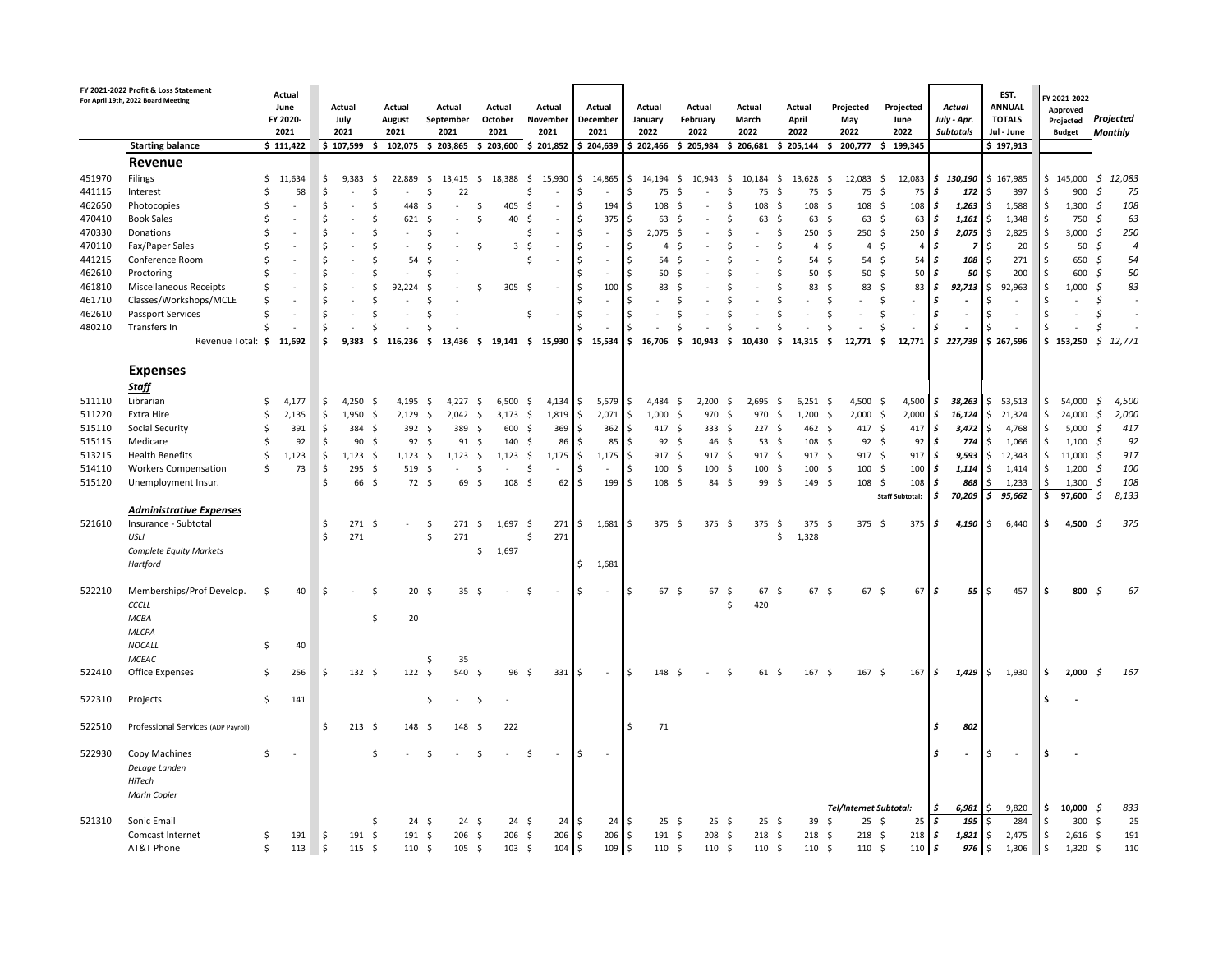|        | SPTJ                       |                         | 263       | 788                   | 138ء    |     | 175     | 175      | 350 <sub>5</sub> |     | $175$ \$ |   | 507     | 507     |     | 175       | 752              | 507                           | - S | 507                   | $3,989$ \$        | 5,755  | 6,084                             |    | 507      |
|--------|----------------------------|-------------------------|-----------|-----------------------|---------|-----|---------|----------|------------------|-----|----------|---|---------|---------|-----|-----------|------------------|-------------------------------|-----|-----------------------|-------------------|--------|-----------------------------------|----|----------|
|        |                            |                         |           |                       |         |     |         |          |                  |     |          |   |         |         |     |           |                  |                               |     | Admin Sub.            | $13,458$ \$       | 18,647 |                                   |    | \$17,300 |
|        | <b>Collection</b>          |                         |           |                       |         |     |         |          |                  |     |          |   |         |         |     |           |                  |                               |     |                       |                   |        |                                   |    |          |
| 522815 | <b>Publications Upkeep</b> |                         |           |                       |         |     |         |          |                  |     |          |   |         |         |     |           |                  |                               |     | <b>Collection Sub</b> | $40,537$ \$       | 56,177 | 55,000                            | -5 | 4,583    |
|        | Other                      |                         |           |                       |         |     |         |          |                  |     |          |   |         |         |     |           |                  |                               |     |                       |                   |        |                                   |    |          |
|        | CEB                        |                         | 2,349     | 675                   | 845     |     | 645     | 1,719 \$ | 636 \$           |     | 609      |   | 1,015   | 743     |     | 659       | 3.045            | 1,015                         |     | $1,015$ $\frac{1}{5}$ | $7,547$ \ \$      | 12,622 | 12,178                            |    | 1,015    |
|        | Lexis Nexis                |                         | 818       | $821 \quad $$         | 34      | - 5 | 34      | 34       | $34$ S           |     | 479 S    |   | 292     | 292     |     | 1,505     | 102 <sup>5</sup> | 292 \$                        |     | 292                   | 3,524             | 4,210  | 3,500                             |    | 292      |
|        | WestLaw                    |                         | 2,130     | 2,088                 | 2.088   |     | 2,088   | 2,088    | $2,088$ \$       |     | 2,088    |   | 2,088   | 2,088   |     | 2,088     | 2,088            | 2,088                         |     | 2,088                 | $18,791$ \$       | 25,054 | 25,054                            |    | 2,088    |
|        | West Publishing            |                         | 1,184     | .,185                 | .,185   |     | 1.185   | 185ء     | 1,185            |     | 1,185    |   | 1,182   | 1,182   |     | .205      | .205             | .,205                         |     | 1,205                 | 10,676            | 14,292 | 14,268                            |    | 1,189    |
| 522410 | <b>Book Binding</b>        |                         |           |                       |         |     |         |          |                  |     |          |   |         |         |     |           |                  |                               |     |                       |                   |        |                                   |    |          |
|        |                            | Expense Total: \$15,516 |           | 14,907                | 14,446  |     | 13,701  | 20,889   | 13,144           | I S | 17,707   |   | 13,188  | 10,246  | - 5 | 11,967    | 18,682           | 14,203                        |     | $14,203$ \$           | 124,203 \$170,487 |        | $\frac{1}{2}$ \$169,900 \$ 14,158 |    |          |
|        |                            |                         |           |                       |         |     |         |          |                  |     |          |   |         |         |     |           |                  |                               |     |                       |                   |        |                                   |    |          |
|        | <b>Fund Balance</b>        |                         | \$107,599 | $\frac{1}{2}$ 102,075 | 203,865 |     | 203,600 | 201,852  | \$204,639        |     | 202,466  | 5 | 205,984 | 206,681 |     | \$205,144 |                  | \$200,777 \$199,345 \$197,913 |     |                       |                   |        |                                   |    |          |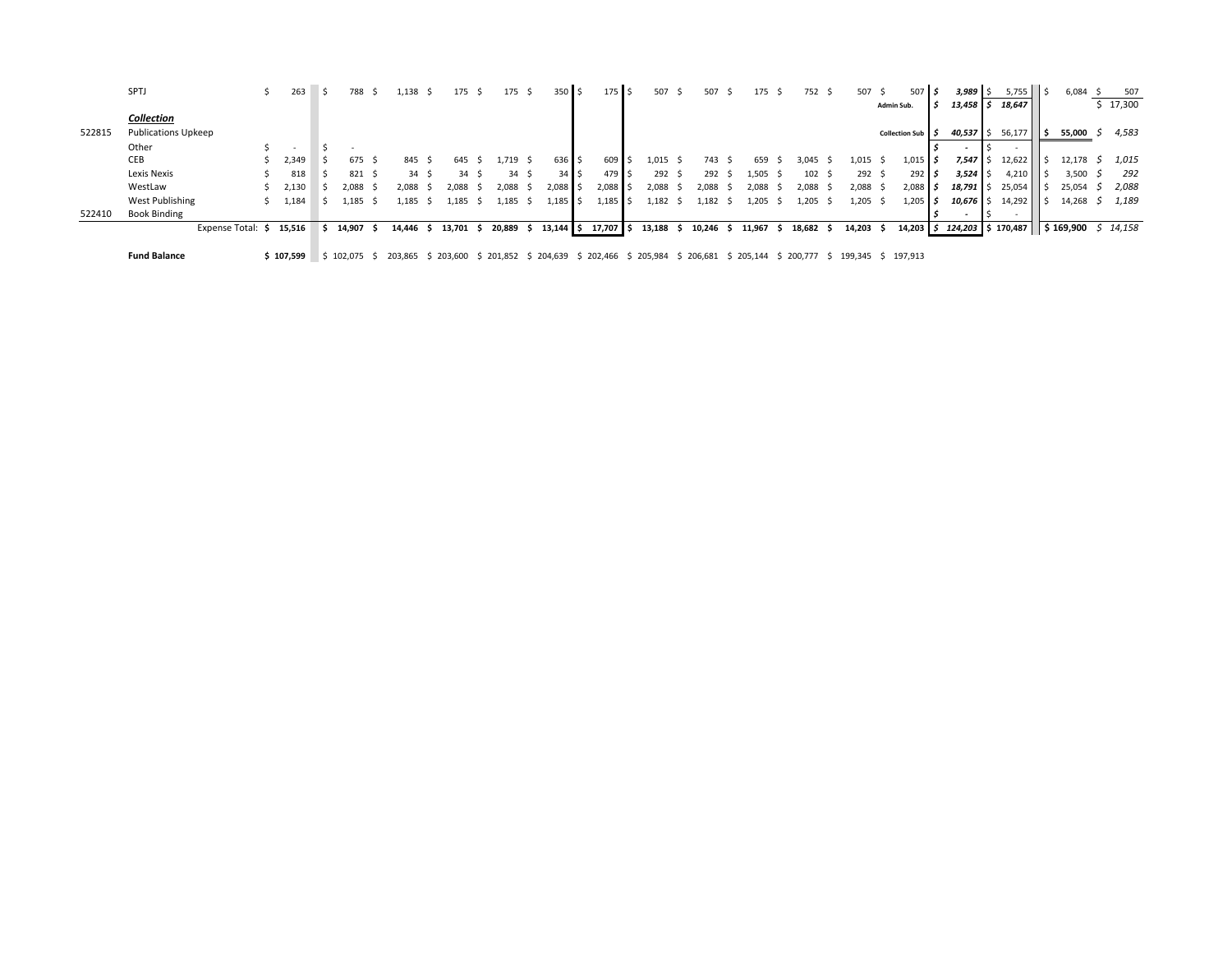|                                    |                        |                        |                        |                                                                                                                                   |                        |                        | <b>MCLL COURT FILING FEE REVENUE</b> |                        |                        |                        |                        |                        |                        |
|------------------------------------|------------------------|------------------------|------------------------|-----------------------------------------------------------------------------------------------------------------------------------|------------------------|------------------------|--------------------------------------|------------------------|------------------------|------------------------|------------------------|------------------------|------------------------|
| <b>FISCAL</b>                      |                        |                        |                        |                                                                                                                                   |                        |                        |                                      |                        |                        |                        |                        |                        |                        |
| <b>YEAR</b>                        | 2008/2009              | 2010/2011              |                        | 2011/2012   2012/2013   2013/2014   2014/2015   2015/2016   2016/2017   2017/2018   2018/2019   2019/2020   2020-2021   2021/2022 |                        |                        |                                      |                        |                        |                        |                        |                        |                        |
| <b>MONTH</b><br><b>JULY</b>        | 20,659.00              | 22,977.66              | 20,540.55              | 18,553.72                                                                                                                         | 17,112.03              | 15,325.97              | 13,394.41                            | 14,436.61              | 15,423.76              | 15,732.59              | 15,504.68              | 382.26                 | 9,382.59               |
| <b>AUGUST</b><br>SEPT.             | 19,922.00<br>21,723.00 | 23,960.43<br>21,722.04 | 21,718.70<br>18,661.46 | 18,993.11<br>17,773.96                                                                                                            | 15,217.06<br>15,432.17 | 16,919.18<br>16,074.18 | 15,889.49<br>14,699.61               | 15,213.24<br>12,609.37 | 16,073.88<br>14,326.47 | 14,722.11<br>14,633.61 | 14,041.18<br>17,124.24 | 16,001.89<br>10,247.04 | 22,888.81<br>13,414.73 |
| <b>OCTOBER</b>                     | 19,623.00              | 21,675.44              | 19,906.84              | 19,163.96                                                                                                                         | 15,217.59              | 14,560.64              | 13,726.42                            | 14,303.82              | 17,267.94              | 14,745.05              | 13,045.80              | 13,344.67              | 18,388.13              |
| <b>NOVEMBER</b><br><b>DECEMBER</b> | 19,115.00<br>20,339.00 | 21,320.14<br>21,817.93 | 18,609.36<br>19,736.75 | 14,605.25<br>17,096.40                                                                                                            | 13,983.15<br>16,688.32 | 14,926.06<br>13,698.16 | 13,529.51<br>14,161.61               | 14,026.49<br>14,087.85 | 14,651.51<br>13,988.55 | 11,844.36<br>13,697.15 | 14,564.37<br>14,025.18 | 9,890.70<br>9,502.63   | 15,930.29<br>14,865.21 |
| <b>JANUARY</b><br><b>FEBRUARY</b>  | 15,573.00<br>20,986.00 | 20,296.35<br>19,451.28 | 18,939.59<br>20,767.28 | 16,072.57<br>15,160.56                                                                                                            | 14,588.83<br>14,836.86 | 12,812.89<br>13,448.58 | 12,802.25<br>12,273.72               | 12,149.23<br>13,625.45 | 13,808.54<br>12,072.28 | 13,949.41<br>12,332.59 | 14,580.66<br>14,227.45 | 9,573.31<br>15,886.80  | 14,193.66<br>10,942.59 |
| <b>MARCH</b>                       | 16,148.00              | 22,904.59              | 25,481.90              | 17,544.43                                                                                                                         | 15,218.51              | 12,840.74              | 13,942.25                            | 12,325.32              | 14,378.55              | 15,424.33              | 14,612.20              | 9,205.48               | 10,184.15              |
| <b>APRIL</b><br><b>MAY</b>         | 17,975.00<br>19,948.00 | 19,761.98<br>22,159.40 | 10,562.85<br>17,793.36 | 15,398.28<br>17,385.67                                                                                                            | 14,144.44<br>15,321.18 | 13,292.85<br>14,594.61 | 13,097.15<br>15,925.91               | 14,099.42<br>14,977.96 | 13,045.95<br>13,800.05 | 13,634.85<br>13,546.55 | 14,828.26<br>8,031.24  | 11,416.60<br>16,402.85 | 13,627.79              |
| <b>JUNE</b>                        | 23,462.00              | 22,249.53              | 17,892.17              | 16,637.38                                                                                                                         | 14,850.97              | 16,095.27              | 16,237.00                            | 12,928.62              | 14,252.53              | 15,796.62              | 11.62                  | 11,634.46              |                        |
| <b>ANNUAL</b><br><b>TOTALS</b>     | 235,472.53             | 260,296.77             | 230,610.81             | 204,385.29                                                                                                                        | 182,611.11             | 174,589.13             | 169,679.33                           | 164,783.38             | 173,090.01             | 170,059.22             | 154,596.88             | 133,488.69             | 143,817.95             |
| <b>FISCAL</b>                      |                        |                        |                        |                                                                                                                                   |                        |                        |                                      |                        |                        |                        |                        |                        |                        |
|                                    |                        |                        |                        |                                                                                                                                   |                        |                        |                                      |                        |                        |                        |                        |                        |                        |
| <b>YEAR</b><br>JAN.                | 2008/2009              | 2010/2011              | 2011/2012              | 2012/2013                                                                                                                         | 2013/2014              | 2014/2015              | 2015/2016                            | 2016/2017              | 2017/2018              | 2018/2019              | 2019/2020              | 2020/2021              | 2021/2022              |

| <b>FISCAL</b><br><b>YEAR</b> | 2008/2009  | 2010/201   | 2011/2012  | 2012/2013  | 2013/2014  | 2014/2015  | 2015/2016 | 2016/2017 | 2017/2018  | 2018/2019 | 2019/2020  | 2020/2021 | 2021/2022  |
|------------------------------|------------|------------|------------|------------|------------|------------|-----------|-----------|------------|-----------|------------|-----------|------------|
| JAN.<br><b>TOTALS</b>        | 136.954.00 | 153.769.99 | 138.113.25 | 122.258.97 | 108.239.15 | 104.317.08 | 98.203.30 | 96.826.61 | 105.540.65 | 99.324.28 | 102.886.11 | 68.942.50 | 143,817.95 |

**Each current month's filing fee revenue represents income generated from the Court filings of two months**  ago. January revenue comes from November filings, etc.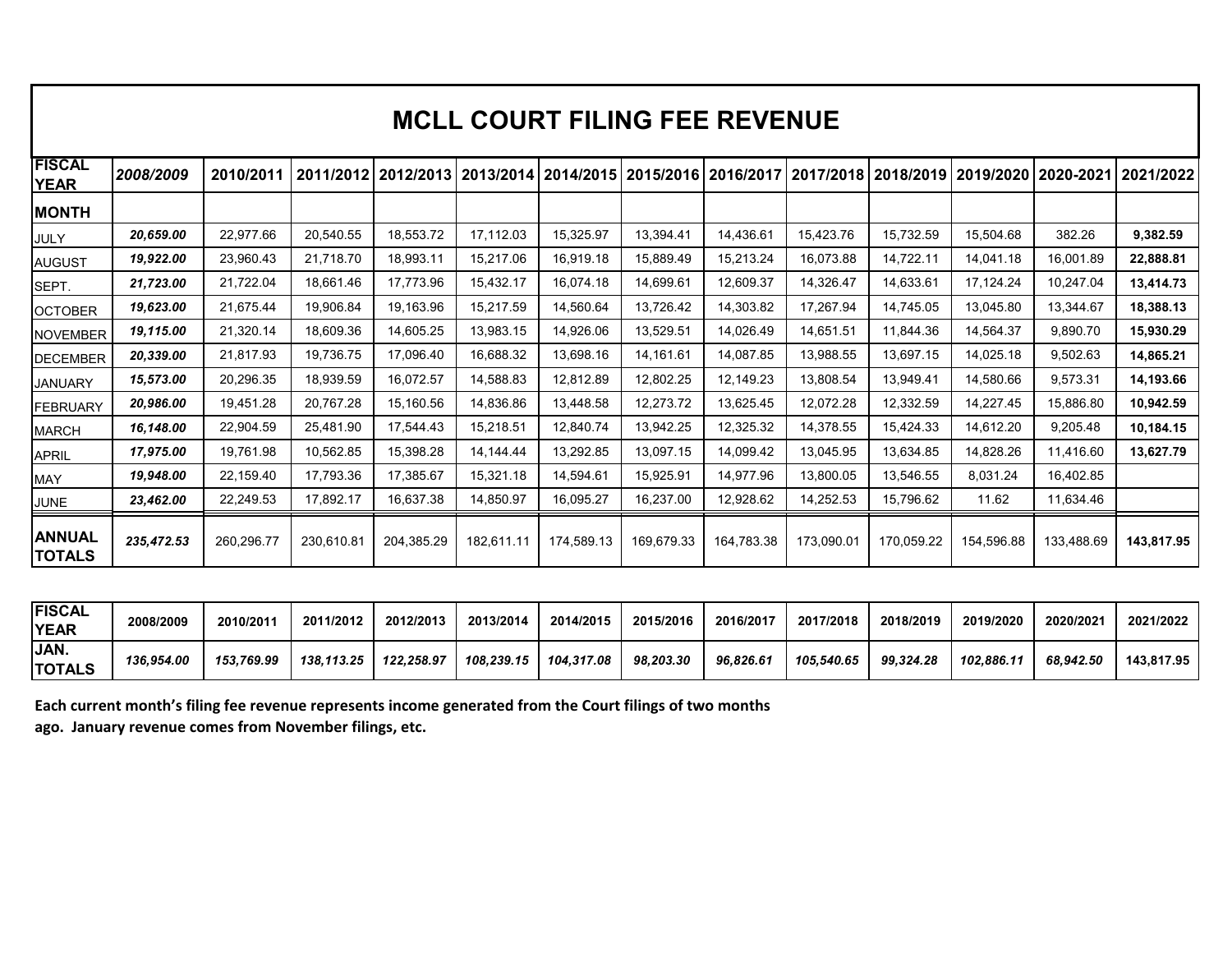## **Marin County Law Library** Marin County Law Library **April 2022 WARRANTS** April 2022 WARRANTS Marin County<br>April 2022 \<br>(Account Balar

|                    | <b>Marin County Law Library</b>                                         |                                          |                                    |
|--------------------|-------------------------------------------------------------------------|------------------------------------------|------------------------------------|
|                    | <b>April 2022 WARRANTS</b>                                              |                                          |                                    |
|                    | (Account Balance - \$249,536)                                           |                                          |                                    |
|                    |                                                                         |                                          |                                    |
| <b>Item</b><br>No. | Vendor                                                                  | <b>Current Amount</b><br><b>Due</b>      | <b>Suggested</b><br><b>Payment</b> |
| $\mathbf{1}$       | Courtroom Compendiums                                                   | \$<br>170.00                             | \$<br>170.00                       |
| 2                  | <b>Comcast Business</b>                                                 | \$<br>217.52                             | \$<br>217.52                       |
| 3                  | <b>CEB</b> Publications                                                 | \$<br>2,361.77                           | \$<br>2,361.77                     |
| 4                  | <b>CEB Onlaw</b>                                                        | \$<br>683.13                             | \$<br>683.13                       |
| 5                  | SPTJ Consulting, Inc.                                                   | \$<br>437.50                             | \$<br>437.50                       |
| 6                  | SPTJ Consulting, Inc.                                                   | \$<br>314.49                             | \$<br>314.49                       |
| $\overline{7}$     | Matsen Insurance Brokers (USLI)                                         | \$<br>1,326.00                           | \$<br>1,326.00                     |
| 8                  | Matthew Bender & Co., Inc.                                              | \$<br>101.61                             | \$<br>101.61                       |
| $\boldsymbol{9}$   | <b>AT&amp;T CALNET</b>                                                  | \$<br>104.55                             | \$<br>104.55                       |
| 10                 | Council of California County Law Librarians<br>(2022 Annual Membership) | \$<br>420.00                             | \$<br>420.00                       |
| 11                 | Gene Thompson (Telephone Repair)                                        | \$80.00                                  | \$<br>80.00                        |
| 12                 | US Bank (Sonic.Net)                                                     | \$<br>38.95                              | \$<br>38.95                        |
| 13                 | Westlaw - Online                                                        | \$<br>2,087.94                           | \$<br>2,087.94                     |
| 14                 | <b>West Publications</b>                                                | \$<br>1,205.40                           | \$<br>1,205.40                     |
|                    | Totals:                                                                 | \$<br>9,548.86                           | \$<br>9,548.86                     |
|                    |                                                                         |                                          |                                    |
|                    | Salaries: \$4,944.37                                                    |                                          |                                    |
|                    | <b>Total Expenses: \$14,493.23</b>                                      |                                          |                                    |
|                    |                                                                         | <b>Total Revenue</b><br>Available:       | \$<br>249,536.00                   |
|                    |                                                                         | <b>Total Expenditures</b><br>(proposed): | \$<br>14,493.23                    |
|                    |                                                                         | <b>Remaining Cash</b><br><b>Balance:</b> | \$<br>235,042.77                   |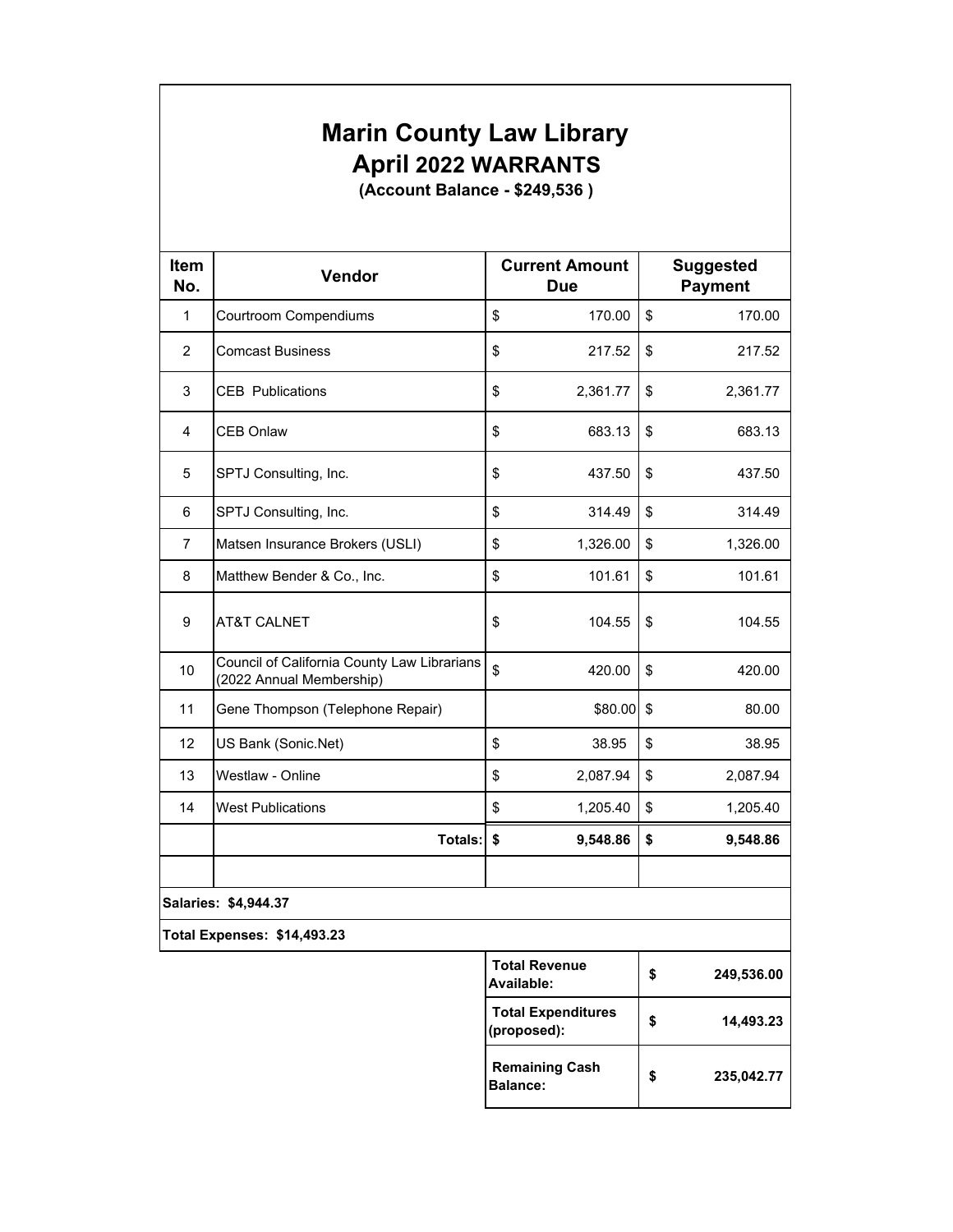### **Regular Meeting of the Marin County Law Library Board of Trustees** Regular Meeting of the Marin County Law Library Board of Trustees

### **April 2022** April 2022

### **Librarian's Report** Librarian's Report

### 1. **Operations** - Current operating hours are: . Operations - Current operating hours are:

| Mondays, Wednesdays | Tuesdays, Thursdays | Friday |
|---------------------|---------------------|--------|
| $9:00AM-4:00PM$     | $9:00AM-4:00PM$     | CLOSED |

Exceptions: Exceptions: **Not Scheduled at This Time** Not Scheduled at This Time

2. **Staffing** – Currently, the Law Library has two (2) total activate staff members. I have redesigned the advertisement for the part-time administrative assistant position and posted the position through advertisement for the part-time administrative assistant position and posted the position through NOCALL and various schools. Staffing effects continue even though increase allowance in salary has NOCALL and various schools. Staffing effects continue even though increase allowance in salary has not been a useful incentive for us. A contact from the YWCA in Marin was nice enough to let me know not been a useful incentive for us. A contact from the YWCA in Marin was nice enough to let me know that the YWCA considers \$24.00 per hour to be the livable wage amount in Marin County. Other ideas that the YWCA considers \$24.00 per hour to be the livable wage amount in Marin County. Other ideas do include trying for grant funding because that seems to be the trend for libraries and other non-do include trying for grant funding because that seems to be the trend for libraries and other nonprofits/governmental agencies. profits/governmental agencies.

### **3. Open Trustee Position on MCLL Board**

One (1) of the trustee positions remains unfilled. This trustee position is the one-year term from the One (1) of the trustee positions remains unfilled. This trustee position is the one-year term from the County Board of Supervisors. The application for the judicial appointed position has been approved and County Board of Supervisors. The application for the judicial appointed position has been approved and I am now waiting for the background check and final approval letter from the court. The application I am now waiting for the background check and final approval letter from the court. The application form for the Board of Supervisors position is available from a link on the Law Library website. form for the Board of Supervisors position is available from a link on the Law Library website.

- 4. Notes Regarding Warrants April's warrants are quite plentiful. The technology invoices are higher than usual this month due to renewal for licenses and replacement of back up battery. In addition, there than usual this month due to renewal for licenses and replacement of back up battery. In addition, there is a backlog of items from CEB that were not considered in March's warrants. We, however, should be is a backlog of items from CEB that were not considered in March's warrants. We, however, should be caught up with all payments after this warrant period. caught up with all payments after this warrant period.
- 5. Fiscal: Currently, I have been working with the Marin County Department of Finance on other financial matters. The important matter is that the approved budget is required on April  $20<sup>th</sup>$ , 2022, and the payroll data has not been uploaded for the first quarter. As far as the budget is looking, the 2022-2023 budget data has not been uploaded for the first quarter. As far as the budget is looking, the 2022-2023 budget will have a deficit of at least \$80,000 dollars given the high prediction of costs to income coming into will have a deficit of at least \$80,000 dollars given the high prediction of costs to income coming into the library. We had received some money from the state legislature, but continuation of income from the library. We had received some money from the state legislature, but continuation of income from other sources will be useful for moving forward. The fillings (Court – Limit/Unlimited, Dispute other sources will be useful for moving forward. The fillings (Court — Limit/Unlimited, Dispute Resolution, and Small Claims) received for this month (February's activity) is \$13,627.79. Resolution, and Small Claims) received for this month (February's activity) is \$13,627.79.
- 6. **Lawyers in the Library Update**: On April 1, 2022, I met with MCBA and Legal Aid of Marin about . Lawyers in the Library Update: On April 1, 2022, I met with MCBA and Legal Aid of Marin about the one-time event. While the initial push was to have the event on April 30, 2022, discussions occurred the one-time event. While the initial push was to have the event on April 30, 2022, discussions occurred about pushing it back. New date is now May 14<sup>th</sup>, 2022. We are looking at about 30-35 people currently. We still have an active insurance policy for Lawyers in the Library. We still have an active insurance policy for Lawyers in the Library.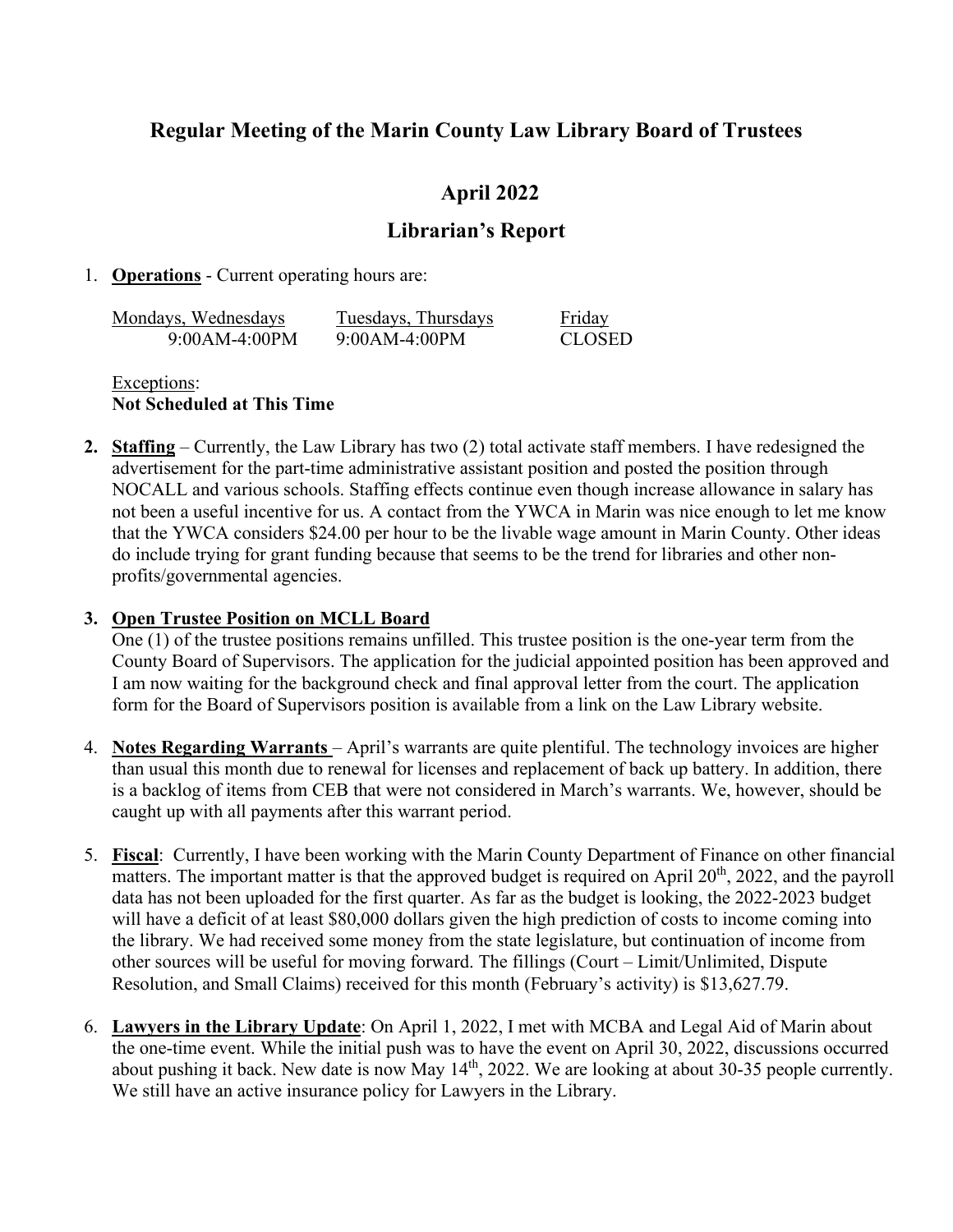### **DRAFT PROPOSED MARIN COUNTY LAW LIBRARY ANNUAL BUDGET** DRAFT PROPOSED MARIN COUNTY LAW LIBRARY ANNUAL BUDGET

### **2022‐2023 PROJECTED FISCAL YEAR** 2022-2023 PROJECTED FISCAL YEAR

(From 7/1/2022 to 6/30/2023) (From 7/1/2022 to 6/30/2023)

| MUNIS Fund No.: 3400           |                                |                | Program: 7960 |             |           |           | Subprogram: 7961 |
|--------------------------------|--------------------------------|----------------|---------------|-------------|-----------|-----------|------------------|
| <b>SUMMARY</b>                 |                                |                | 2021-2022*    |             |           |           | 2022-2023        |
|                                | <b>Projected Receipts:</b>     | \$             | 153,250       |             |           |           | \$<br>138,680    |
|                                | <b>Actual Receipts:</b>        | \$             | 232,486       |             |           |           |                  |
|                                | <b>Balance Receipts:</b>       | $\zeta$<br>$+$ | (79, 236)     |             |           |           |                  |
|                                | <b>Projected Expenses:</b>     | \$             | 210,200       |             |           |           | \$<br>221,768    |
|                                | <b>Actual Expenses:</b>        | \$             | 97,139        |             |           |           |                  |
|                                | <b>Balance Expenses:</b>       |                | 113,061       |             |           |           |                  |
|                                | <b>Actual Budget Balance*:</b> | $+$ \$         | 135,347       |             |           |           |                  |
|                                | <b>Difference:</b>             |                |               |             |           | $\ddot{}$ | \$<br>(83,088)   |
|                                |                                |                | <b>INCOME</b> |             |           |           |                  |
|                                |                                |                | 2020 - 2021   |             | 2021-2022 |           | 2022-2023        |
| <b>County Code Description</b> |                                | <b>Actual</b>  |               |             | Actual*   |           | <b>Projected</b> |
| 451970                         | <b>Filings</b>                 | \$             | 133,489       | \$          | 133,190   |           | \$<br>135,000    |
| 441115                         | Interest                       | \$             | 847           | \$          | 69        |           | \$<br>700        |
| 462650                         | Photocopies                    | \$             | 100           | \$          | 1,504     |           | \$<br>1,200      |
| 470410                         | <b>Book Sales</b>              | \$             | 726           | \$          | 1,052     |           | \$<br>700        |
| 470330                         | Donations                      | \$             |               | \$          | 2,575     |           | \$               |
| 470110                         | Fax/Paper Sales                | \$             |               | \$          | 31        |           | \$<br>30         |
| 441215                         | Conference Room                | \$             | 300           | \$          |           |           | \$<br>300        |
| 462610                         | Proctoring                     | \$             |               | \$          |           |           | \$               |
| 461810                         | Misc. Receipts (CLE, etc.)     | \$             | 62,966        | \$<br>$***$ | 94,065    | ***       | \$<br>750        |
|                                | <b>Passport Services</b>       | \$             |               | \$          |           |           | \$               |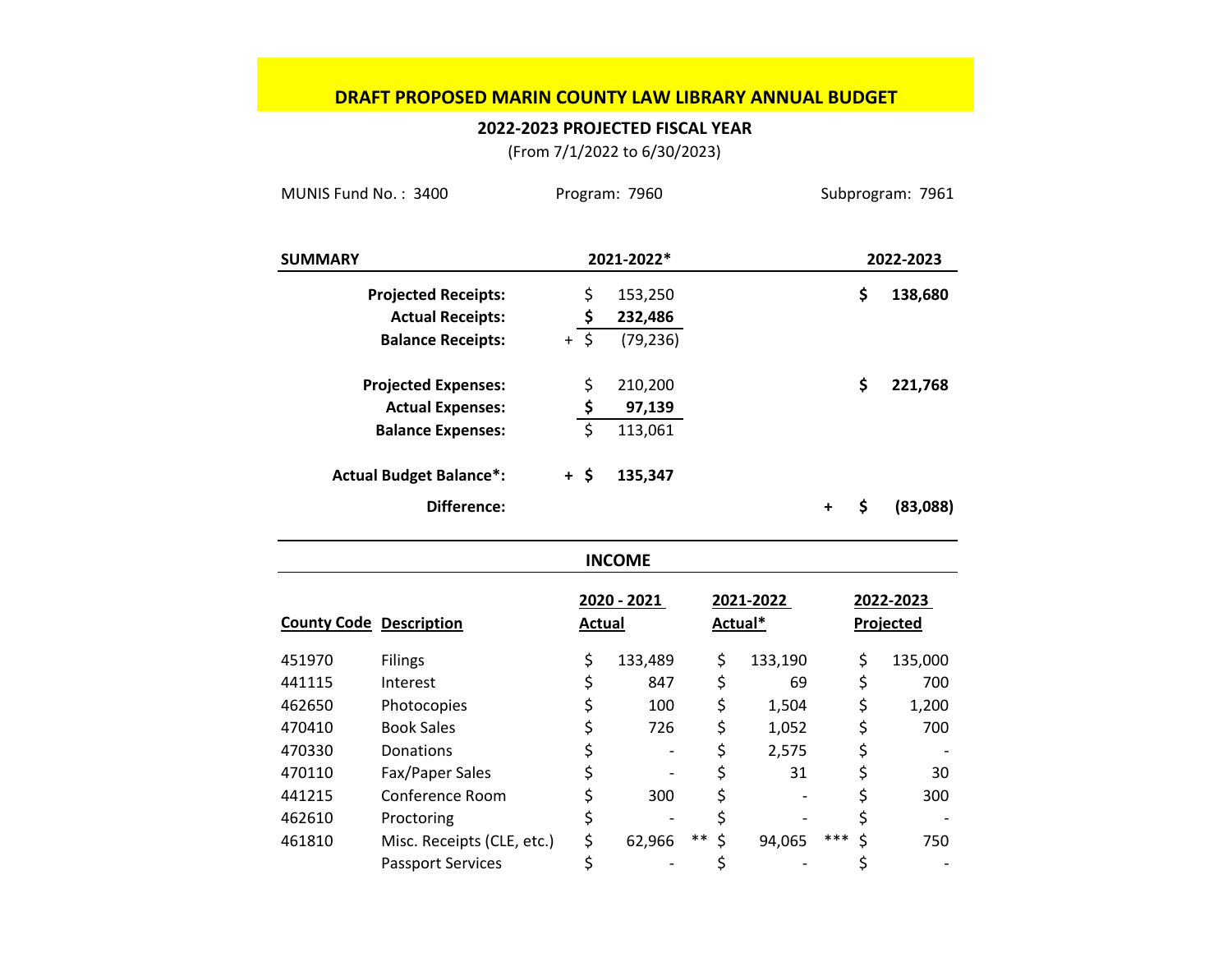| 480210                | Transfers In | -       | $\overline{\phantom{a}}$ | $\overline{\phantom{0}}$ |
|-----------------------|--------------|---------|--------------------------|--------------------------|
|                       |              |         |                          |                          |
| <b>Total Revenue:</b> |              | 198,427 | 232,486                  | 138,680                  |

(Deficit, if any, to be paid from Unrestricted Fund Balance. Fund Balance as of 3/24/2022 is \$248, (Deficit, if any, to be paid from Unrestricted Fund Balance. Fund Balance as of 3/24/2022 is \$248,

\* As of March 24, 2022 (9 months); \*\* Payment from State of California during fiscal year 2020‐2021 for COV \* As of March 24, 2022 (9 months); \*\* Payment from State of California during fiscal year 2020-2021 for CO'

Page 1 of 2 Page 1 of 2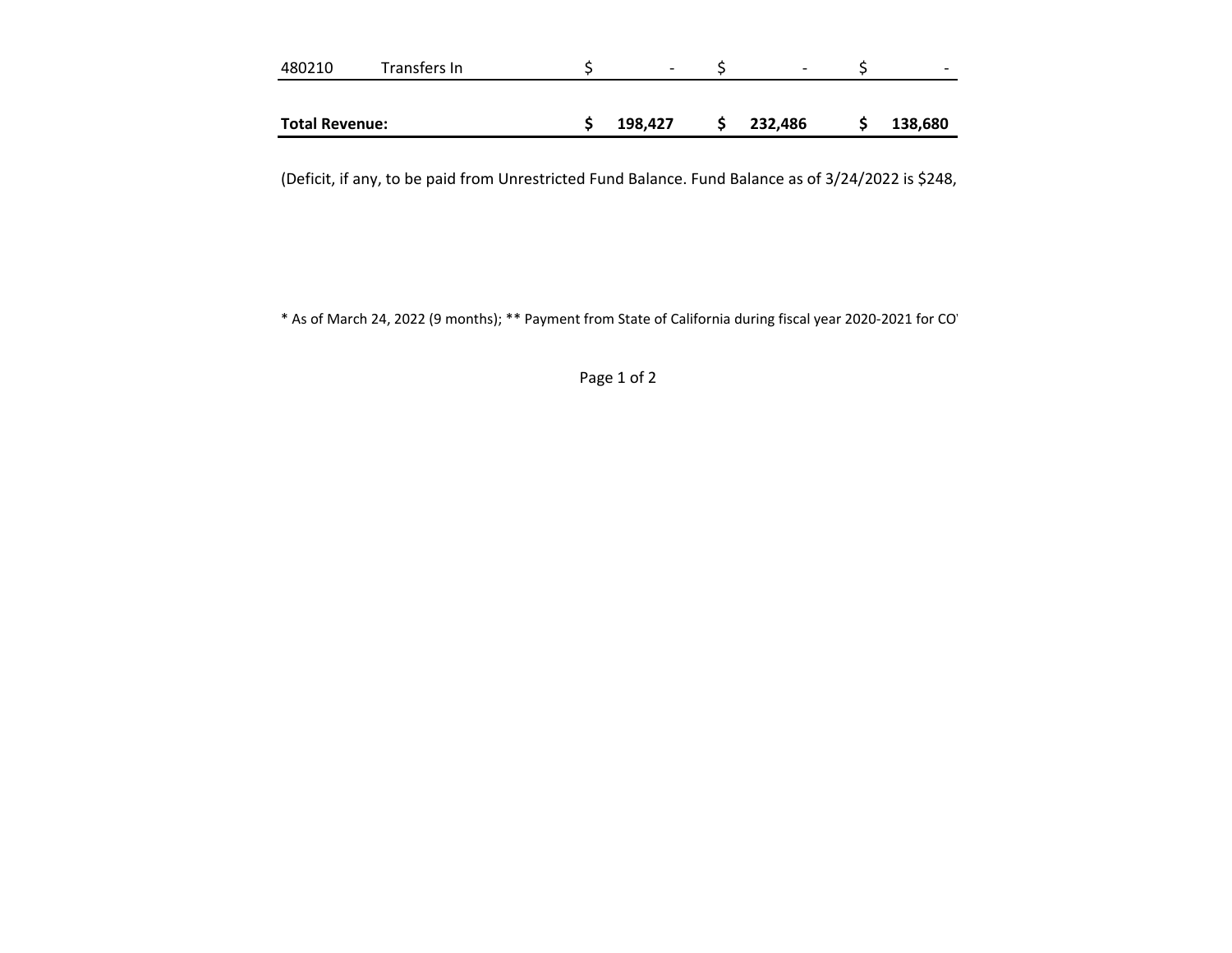### **2022‐2023 PROJECTED FISCAL YEAR** 2022-2023 PROJECTED FISCAL YEAR

|                        | DRAFT PROPOSED MARIN COUNTY LAW LIBRARY ANNUAL BUDGET |                        |                              |                                     |                        |                        |                             |
|------------------------|-------------------------------------------------------|------------------------|------------------------------|-------------------------------------|------------------------|------------------------|-----------------------------|
|                        | 2022-2023 PROJECTED FISCAL YEAR                       |                        |                              |                                     |                        |                        |                             |
|                        | (From 7/1/2022 to 6/30/2023)                          |                        |                              |                                     |                        |                        |                             |
|                        |                                                       |                        |                              |                                     |                        |                        |                             |
|                        |                                                       | <b>EXPENSES</b>        |                              |                                     |                        |                        |                             |
| County<br>Code         | Debits/<br><b>Expenditures</b>                        |                        | 2020 - 2021<br><b>Actual</b> |                                     | 2021 - 2022<br>Actual* |                        | 2022-2023<br>Projected      |
|                        |                                                       |                        |                              |                                     |                        |                        |                             |
| 511110                 | <b>Staff</b><br>Librarian                             | \$                     | 58,514                       |                                     | 19,570                 |                        | 63,000                      |
| 511220                 | <b>Extra Hire</b>                                     | \$                     | 7,023                        | \$<br>\$                            | 12,244                 | \$<br>\$               | 49,000                      |
| 511345                 | <b>Holiday Pay</b>                                    | \$                     |                              | \$                                  |                        | \$                     |                             |
| 515110                 | Social Security                                       | \$                     | 4,348                        | \$                                  | 2,224                  | \$                     | 6,944                       |
| 515115                 | Medicare                                              | \$                     | 1,017                        | \$                                  | 520                    | \$                     | 1,624                       |
| 513215                 | <b>Health Benefits</b>                                | \$                     | 12,581                       | \$                                  | 8,019                  | \$                     | 13,000                      |
| 514110                 | <b>Workers Compensation</b>                           | \$                     | 517                          | \$                                  | 815                    | \$                     | 1,700                       |
| 515120                 | Unemployment Insur.                                   | \$                     | 606                          | \$                                  | 316                    | \$                     | 1,500                       |
|                        |                                                       | $\overline{\xi}$       | 84,606                       | $\overline{\xi}$                    | 43,708                 | $\overline{\xi}$       | 136,768                     |
|                        | <b>Administrative Expenses</b>                        |                        |                              |                                     |                        |                        |                             |
| 521610                 | Insurance                                             | \$                     | 4,669                        | \$                                  | 4,721                  | \$                     | 5,600                       |
|                        | Memberships/Prof Develop.                             | \$                     | 520                          | \$                                  | 55                     | \$                     | 900                         |
| 522210                 |                                                       | \$                     |                              | \$                                  |                        | \$                     |                             |
| 522440                 | Petty Cash/Postage                                    |                        | 3,454                        | \$                                  | 1,500                  | \$                     | 3,000                       |
| 522410                 | <b>Office Expenses</b>                                | \$                     |                              |                                     |                        |                        |                             |
|                        |                                                       |                        |                              |                                     |                        |                        |                             |
| 522310                 | Projects (FUTA Taxes/ADP Payroll                      | \$                     | 1,841                        | \$<br>$\overline{\phantom{a}}$      | 2,440                  | \$                     | 2,500                       |
| 522930                 | Copy Machines                                         | \$                     |                              |                                     |                        | \$                     |                             |
| 521310                 | Phone/Internet                                        | \$<br>$\overline{\xi}$ | 11,272<br>21,757             | \$<br>$\overline{\boldsymbol{\xi}}$ | 6,172<br>14,888        | \$<br>$\overline{\xi}$ |                             |
|                        |                                                       |                        |                              |                                     |                        |                        |                             |
|                        | <b>Collection</b>                                     |                        |                              |                                     |                        |                        |                             |
| 522815                 | <b>Publications Upkeep</b>                            | \$                     | 65,399                       | \$                                  | 38,543                 | \$                     |                             |
| 522410                 | <b>Book Binding</b>                                   | \$                     | 65,399                       | $\qquad \qquad -$<br>\$             | 38,543                 | \$<br>$\overline{\xi}$ | 24,000<br>61,000            |
|                        |                                                       |                        |                              |                                     |                        |                        |                             |
| <b>Total Expenses:</b> |                                                       | \$                     | 171,762                      | \$                                  | 97,139                 | \$                     | 12,000<br>61,000<br>221,768 |

(Deficit, if any, to be paid from Unrestricted Fund Balance) (Deficit, if any, to be paid from Unrestricted Fund Balance)

\* As of March 24, 2022 (9 months) \* As of March 24, 2022 (9 months)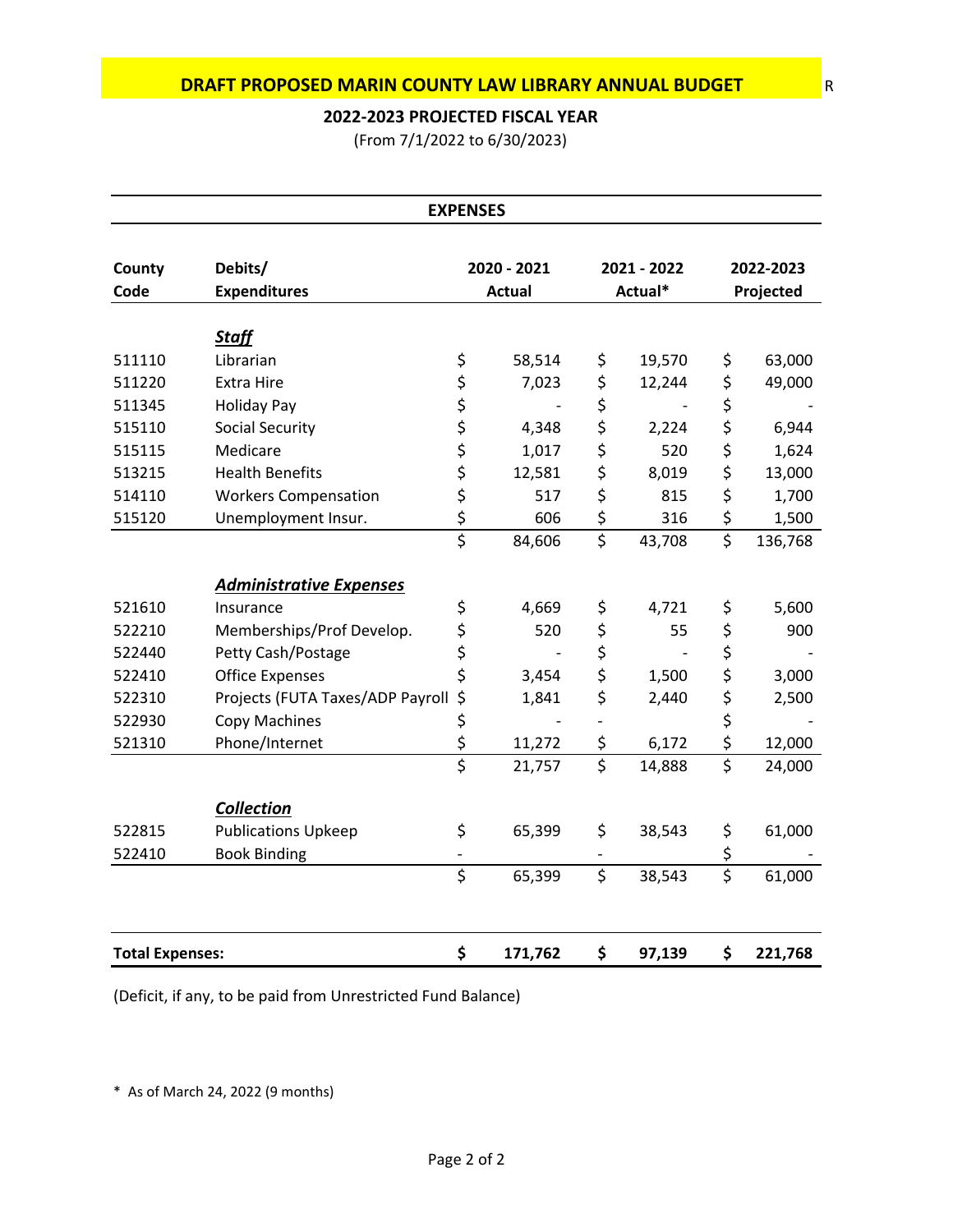### **MARIN COUNTY LAW LIBRARY ANNUAL BUDGET** MARIN COUNTY LAW LIBRARY ANNUAL BUDGET

### **2020‐2021 PROJECTED FISCAL YEAR** 2020-2021 PROJECTED FISCAL YEAR

(From 7/1/20 to 6/30/21) (From 7/1/20 to 6/30/21)

| MUNIS Fund No.: 3400           |                                |                   |             | Program: 7960 |         |                          |        | Subprogram: 7961 |
|--------------------------------|--------------------------------|-------------------|-------------|---------------|---------|--------------------------|--------|------------------|
| <b>SUMMARY</b>                 |                                |                   |             | 2019-2020     |         |                          |        | 2020-2021        |
|                                | <b>Projected Receipts:</b>     |                   | \$          | 174,403       |         |                          | \$     | 210,300          |
|                                | <b>Actual Receipts:</b>        |                   | \$          | 103,904       |         |                          |        |                  |
|                                | <b>Balance Receipts:</b>       | $+\overline{\xi}$ |             | 70,499        |         |                          |        |                  |
|                                | <b>Projected Expenses:</b>     |                   | \$          | 200,085       |         |                          | \$     | 210,200          |
|                                | <b>Actual Expenses:</b>        |                   |             | 85,049        |         |                          |        |                  |
|                                | <b>Balance Expenses:</b>       |                   | $rac{5}{5}$ | 115,036       |         |                          |        |                  |
|                                | <b>Actual Budget Balance*:</b> | $+$ \$            |             | 18,855        |         |                          |        |                  |
|                                | Difference:                    |                   |             |               |         |                          | $+$ \$ | 100              |
|                                |                                |                   |             | <b>INCOME</b> |         |                          |        |                  |
|                                |                                |                   |             | $2018 - 19$   |         | 2019 - 20                |        | 2020-21          |
| <b>County Code Description</b> |                                |                   |             | <b>Actual</b> | Actual* |                          |        | <b>Projected</b> |
| 451970                         | <b>Filings</b>                 |                   | \$          | 170,059       | \$      | 88,305                   | \$     | 175,000          |
| 441115                         | Interest                       |                   | \$          | 2,126         | \$      | 671                      | \$     | 2,000            |
| 462650                         | Photocopies                    |                   | \$          | 4,658         | \$      | 1,594                    | \$     | 3,000            |
| 470410                         | <b>Book Sales</b>              |                   | \$          | 895           | \$      | 315                      | \$     | 1,000            |
| 470330                         | Donations                      |                   | \$          |               | \$      | $\overline{\phantom{a}}$ | \$     | 9,200            |
| 470110                         | Fax/Paper Sales                |                   | \$          | 37            | \$      | 96                       | \$     | 100              |
| 441215                         | Conference Room                |                   | \$          | 2,905         | \$      | 840                      | \$     | 2,000            |
| 462610                         | Proctoring                     |                   | \$          | 2,017         | \$      | 898                      | \$     | 2,000            |
| 461810                         | Misc. Receipts (CLE, etc.)     |                   | \$          | 79,135        | \$      | 11,185                   | \$     | 1,000            |
|                                | <b>Passport Services</b>       |                   |             |               |         |                          | \$     | 15,000           |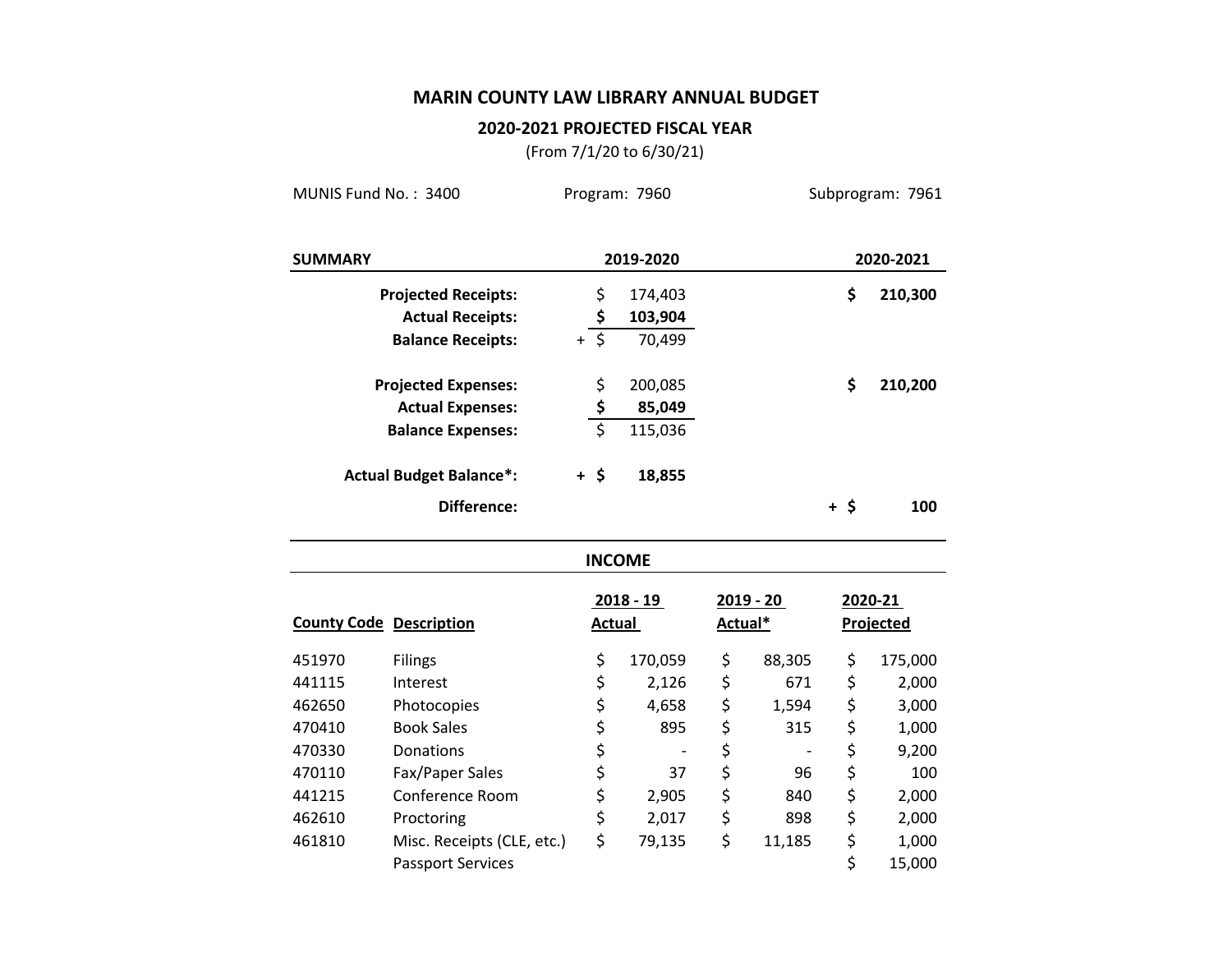| 480210                | Transfers In | $\overline{\phantom{a}}$ | $\overline{\phantom{0}}$ |   |         |
|-----------------------|--------------|--------------------------|--------------------------|---|---------|
|                       |              |                          |                          |   |         |
| <b>Total Revenue:</b> |              | 261,832                  | 103,904                  | S | 210,300 |

(Deficit, if any, to be paid from Unrestricted Fund Balance) (Deficit, if any, to be paid from Unrestricted Fund Balance)

\* As of December 31, 2019 (6 months) \* As of December 31, 2019 (6 months)

Page 1 of 2 Page 1 of 2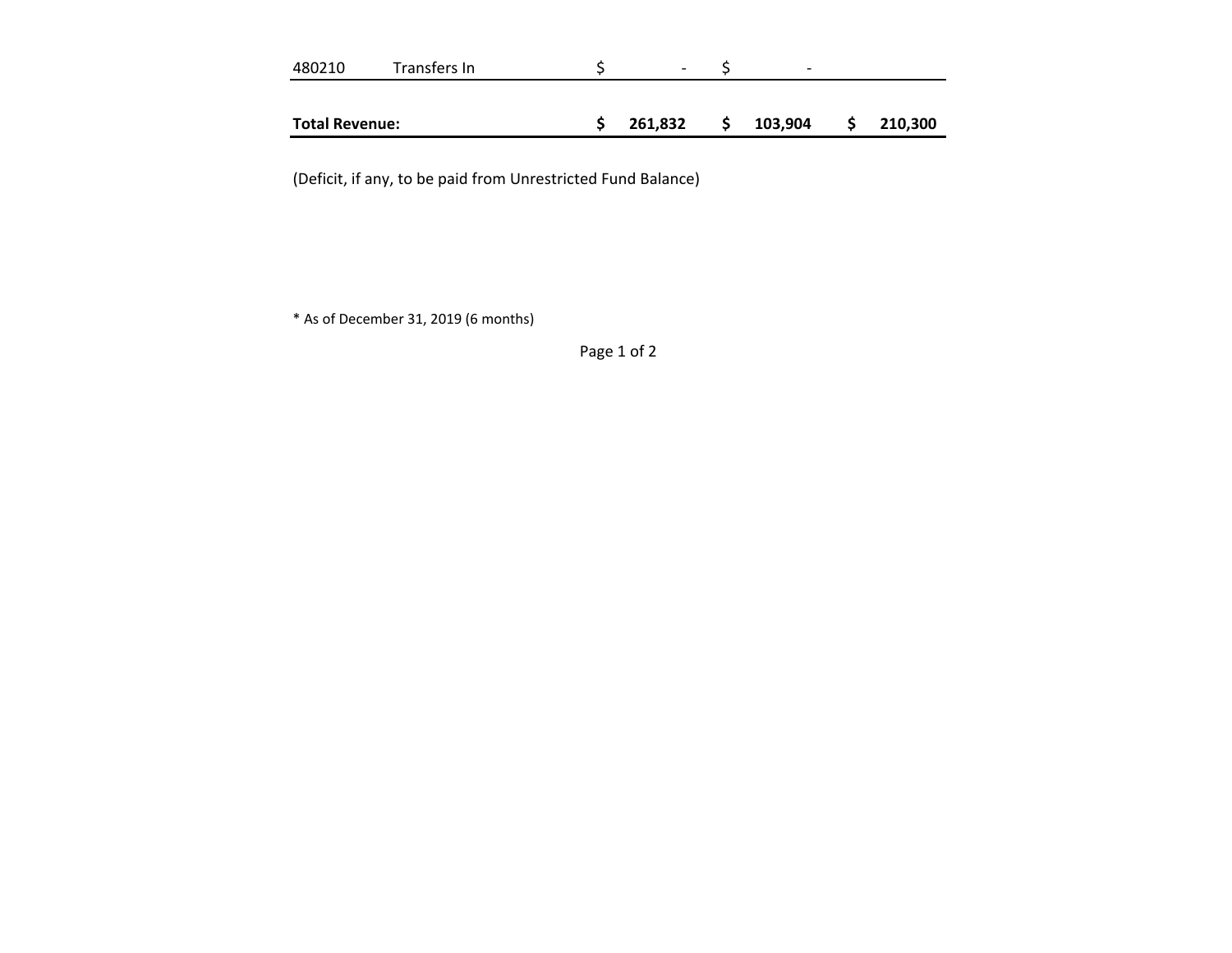# **MARIN COUNTY LAW LIBRARY ANNUAL BUDGET** MARIN COUNTY LAW LIBRARY ANNUAL BUDGET MARIN COUNTY LAW LIB<br>2020-2021 PROJEC<br>(From 7/1/20

### **2020‐2021 PROJECTED FISCAL YEAR** 2020-2021 PROJECTED FISCAL YEAR

|                        | <b>MARIN COUNTY LAW LIBRARY ANNUAL BUDGET</b> |                        |                              |                                       |                        |                        |                          |
|------------------------|-----------------------------------------------|------------------------|------------------------------|---------------------------------------|------------------------|------------------------|--------------------------|
|                        | 2020-2021 PROJECTED FISCAL YEAR               |                        |                              |                                       |                        |                        |                          |
|                        |                                               |                        | (From 7/1/20 to 6/30/21)     |                                       |                        |                        |                          |
|                        |                                               | <b>EXPENSES</b>        |                              |                                       |                        |                        |                          |
|                        |                                               |                        |                              |                                       |                        |                        |                          |
| County<br>Code         | Debits/<br><b>Expenditures</b>                |                        | $2018 - 19$<br><b>Actual</b> |                                       | $2019 - 20$<br>Actual* |                        | $2020 - 21$<br>Projected |
|                        |                                               |                        |                              |                                       |                        |                        |                          |
| 511110                 | <b>Staff</b><br>Librarian                     | \$                     | 53,744                       | \$                                    | 26,191                 | \$                     | 54,000                   |
| 511220                 | <b>Extra Hire</b>                             | \$                     | 27,933                       | \$                                    | 13,971                 | \$                     | 28,000                   |
| 511345                 | <b>Holiday Pay</b>                            | \$                     |                              | \$                                    |                        | \$                     |                          |
| 515110                 | Social Security                               | \$                     | 5,160                        | \$                                    | 1,992                  | \$                     | 5,000                    |
| 515115                 | Medicare                                      | \$                     | 1,208                        | \$                                    | 466                    | \$                     | 1,200                    |
| 513215                 | <b>Health Benefits</b>                        | \$                     | 8,259                        | \$                                    | 5,150                  | \$                     | 11,000                   |
| 514110                 | <b>Workers Compensation</b>                   | \$                     | 713                          | \$                                    | 873                    | \$                     | 1,200                    |
| 515120                 | Unemployment Insur.                           | \$<br>$\overline{\xi}$ | 1,581<br>98,598              | \$<br>$\overline{\xi}$                | 623<br>49,266          | \$<br>\$               | 1,600<br>102,000         |
|                        |                                               |                        |                              |                                       |                        |                        |                          |
|                        | <b>Administrative Expenses</b>                |                        |                              |                                       |                        |                        |                          |
| 521610                 | Insurance                                     | \$                     | 4,207                        | \$                                    | 2,059                  | \$                     | 4,500                    |
| 522210                 | Memberships/Prof Develop.                     | \$                     | 2,697                        | \$                                    | 633                    | \$                     | 2,700                    |
| 522440                 | Petty Cash/Postage                            | \$                     |                              | \$                                    |                        | \$                     |                          |
| 522410                 | <b>Office Expenses</b>                        | \$                     | 2,926                        | \$<br>\$                              | 1,107                  | \$                     | 3,000                    |
| 522310                 | Projects                                      | \$                     | $\overline{\phantom{a}}$     |                                       |                        | \$                     | 5,000                    |
| 522930                 | Copy Machines                                 | \$                     | 8,144                        | \$                                    | 1,112                  | \$                     | 12,000                   |
| 521310                 | Phone/Internet                                | \$<br>$\overline{\xi}$ | 10,354<br>28,328             | \$<br>$\overline{\xi}$                | 3,291<br>8,202         | \$<br>$\overline{\xi}$ | 10,000<br>37,200         |
|                        |                                               |                        |                              |                                       |                        |                        |                          |
| 522815                 | <b>Collection</b>                             |                        |                              |                                       |                        |                        |                          |
| 522410                 | <b>Publications Upkeep</b>                    | \$                     | 91,320                       | \$                                    | 27,581                 | \$                     | 71,000                   |
|                        | <b>Book Binding</b>                           | $rac{5}{5}$            | 91,320                       | \$<br>$\overline{\boldsymbol{\zeta}}$ | 27,581                 | \$<br>$\overline{\xi}$ | 71,000                   |
|                        |                                               |                        |                              |                                       |                        |                        |                          |
| <b>Total Expenses:</b> |                                               | \$                     | 218,246                      | \$                                    | 85,049                 | \$                     | 210,200                  |

(Deficit, if any, to be paid from Unrestricted Fund Balance) (Deficit, if any, to be paid from Unrestricted Fund Balance)

\* As of December 31, 2019 (6 months) \* As of December 31, 2019 (6 months)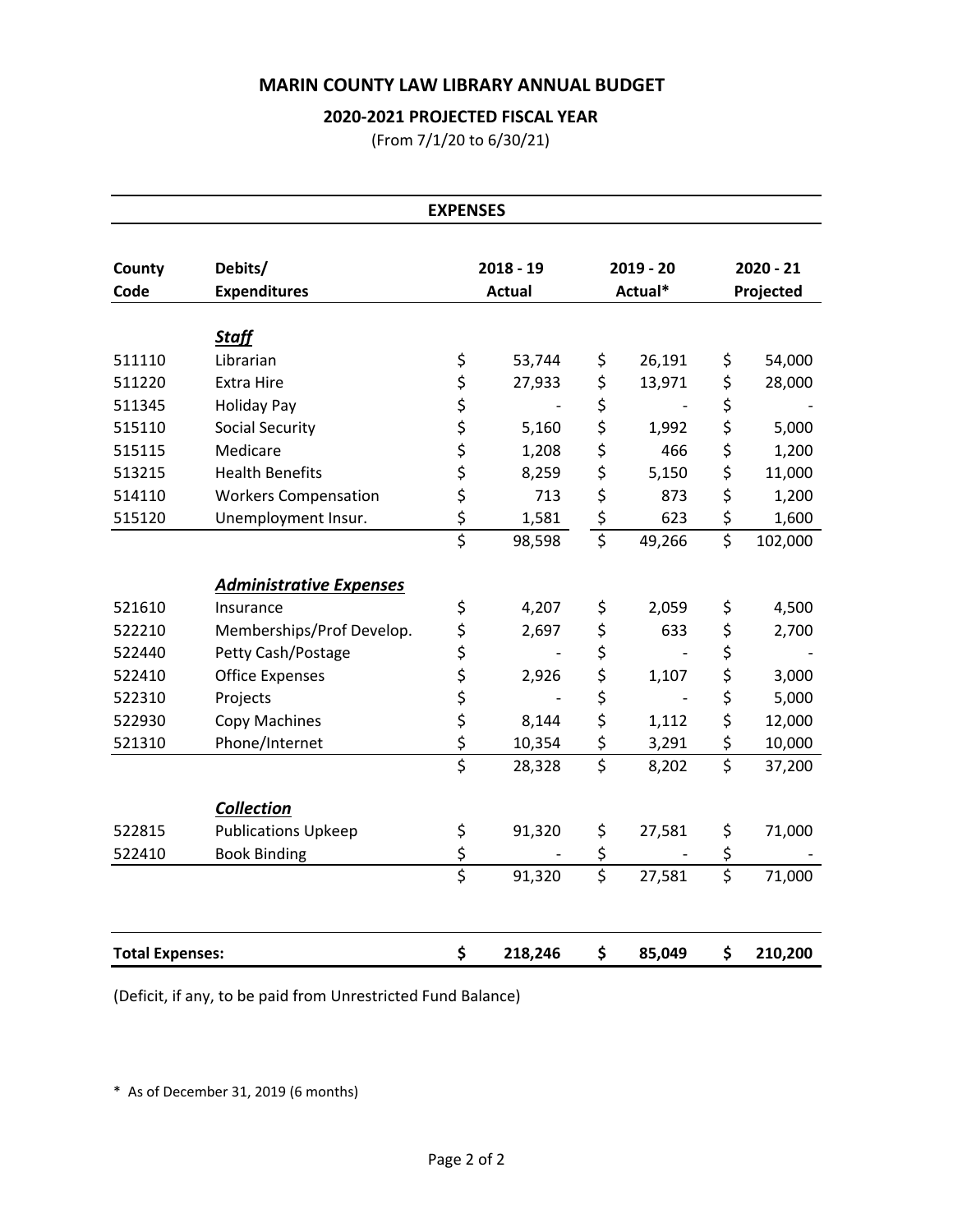### **FY 2022‐2023** FY 2022-2023

**Wage Increase Calculations ‐ Prepared 4/07/22** Wage Increase Calculations - Prepared 4/07/22

|         | <b>CURRENT ANNUAL WAGES EXPENSE - ALL STAFF</b> |                    |                         |    |          |                      |     |           |                               |                                                      |                    |        |  |  |
|---------|-------------------------------------------------|--------------------|-------------------------|----|----------|----------------------|-----|-----------|-------------------------------|------------------------------------------------------|--------------------|--------|--|--|
|         |                                                 | <b>Hourly Rate</b> | <b>Hours Per Weekly</b> |    |          | <b>#Weeks Annual</b> |     | Annual    | <b>#Months Annual Monthly</b> |                                                      | <b>Total Wages</b> |        |  |  |
| $EE-1$  |                                                 | 20.00              | 10                      | \$ | 200.00   | 52 <sub>l</sub>      | \$. | 10,400.00 | 12I                           | 867                                                  |                    |        |  |  |
| $LIB-1$ |                                                 | 31.11              | $35.5$ \$               |    | 1,104.41 | 52                   | -S  | 57,429.06 | 12 <sub>l</sub>               | 4,786<br>\$                                          |                    |        |  |  |
|         |                                                 |                    |                         |    |          |                      |     |           |                               |                                                      |                    |        |  |  |
|         |                                                 |                    |                         |    |          | Subtotal:            |     | 67,829    |                               | \$<br>5,652                                          |                    | 67,829 |  |  |
|         |                                                 |                    |                         |    |          |                      |     |           |                               |                                                      |                    |        |  |  |
|         |                                                 |                    |                         |    |          |                      |     |           |                               | Employer UI & ETT Taxes/EE/Yr to \$7K Max @3.40%: \$ |                    | 476    |  |  |
|         |                                                 |                    |                         |    |          |                      |     |           |                               | Employer Taxes $@$ 10.55%: \$                        |                    | 7,156  |  |  |
|         |                                                 |                    |                         |    |          |                      |     |           |                               |                                                      |                    |        |  |  |
|         |                                                 |                    |                         |    |          |                      |     |           |                               | <b>GRAND TOTAL:</b>                                  |                    | 75,461 |  |  |
|         |                                                 |                    |                         |    |          |                      |     |           |                               | (Wages + Employer Taxes)                             |                    |        |  |  |

|         | ANNUAL WAGES EXPENSE with Staff Increase to \$18/\$20 Per Hour |       |                         |    |          |                      |    |           |                               |                                                        |          |                    |  |  |  |
|---------|----------------------------------------------------------------|-------|-------------------------|----|----------|----------------------|----|-----------|-------------------------------|--------------------------------------------------------|----------|--------------------|--|--|--|
|         | <b>Hourly Rate</b>                                             |       | <b>Hours Per Weekly</b> |    |          | <b>#Weeks Annual</b> |    | Annual    | <b>#Months Annual Monthly</b> |                                                        |          | <b>Total Wages</b> |  |  |  |
| $EE-1$  | \$                                                             | 20.00 | 10 <sup>1</sup>         | \$ | 200.00   | 52                   | \$ | 10,400.00 | 12 <sub>l</sub>               | 867<br>S                                               |          |                    |  |  |  |
| $EE-2$  | \$                                                             | 18.00 | 10 <sup>1</sup>         | \$ | 180.00   | 52                   |    | 9,360.00  | 12 <sub>l</sub>               | 780                                                    |          |                    |  |  |  |
| $EE-3$  | \$                                                             | 18.00 | 20                      | \$ | 360.00   | 52                   | \$ | 18,720.00 | 12                            | \$<br>1,560                                            |          |                    |  |  |  |
| $LIB-1$ | \$                                                             | 31.11 | $35.5$ \$               |    | 1.104.41 | $52$ \$              |    | 57,429.06 | 12                            | \$<br>4,786                                            |          |                    |  |  |  |
|         |                                                                |       |                         |    |          |                      |    |           |                               |                                                        |          |                    |  |  |  |
|         |                                                                |       |                         |    |          | Subtotal:            | S  | 95,909    |                               | 7,992<br>S                                             |          | 95,909             |  |  |  |
|         |                                                                |       |                         |    |          |                      |    |           |                               | Employer UI & ETT Taxes/EE/Yr to \$7K Max @3.40%:   \$ |          | 952                |  |  |  |
|         |                                                                |       |                         |    |          |                      |    |           |                               | Employer Taxes @ 10.55%:                               |          | <b>FALSE</b>       |  |  |  |
|         |                                                                |       |                         |    |          |                      |    |           |                               |                                                        |          |                    |  |  |  |
|         |                                                                |       |                         |    |          |                      |    |           |                               | <b>GRAND TOTAL:</b>                                    | <b>S</b> | 96,861             |  |  |  |
|         |                                                                |       |                         |    |          |                      |    |           |                               | (Wages + Employer Taxes)                               |          |                    |  |  |  |

|        |                                     | ANNUAL WAGES EXPENSE with Staff Increase to \$20/22 |        |  |        |                               |  |                               |      |                    |  |  |  |  |  |  |
|--------|-------------------------------------|-----------------------------------------------------|--------|--|--------|-------------------------------|--|-------------------------------|------|--------------------|--|--|--|--|--|--|
|        | <b>Hourly Rate Hours PerlWeekly</b> |                                                     |        |  |        | <b>I#Weeks Annual IAnnual</b> |  | <b>HMonths Annual Monthly</b> |      | <b>Total Wages</b> |  |  |  |  |  |  |
| $EE-1$ |                                     | 22.00                                               | $10$ s |  | 220.00 | 52   \$                       |  | 1.440.00                      | 10 I | 953                |  |  |  |  |  |  |
| $EE-2$ |                                     | 20.00                                               | $10$ s |  | 200.00 | 52I \$                        |  | 10.400.00                     | 12I  | 867                |  |  |  |  |  |  |

 $EE-1$